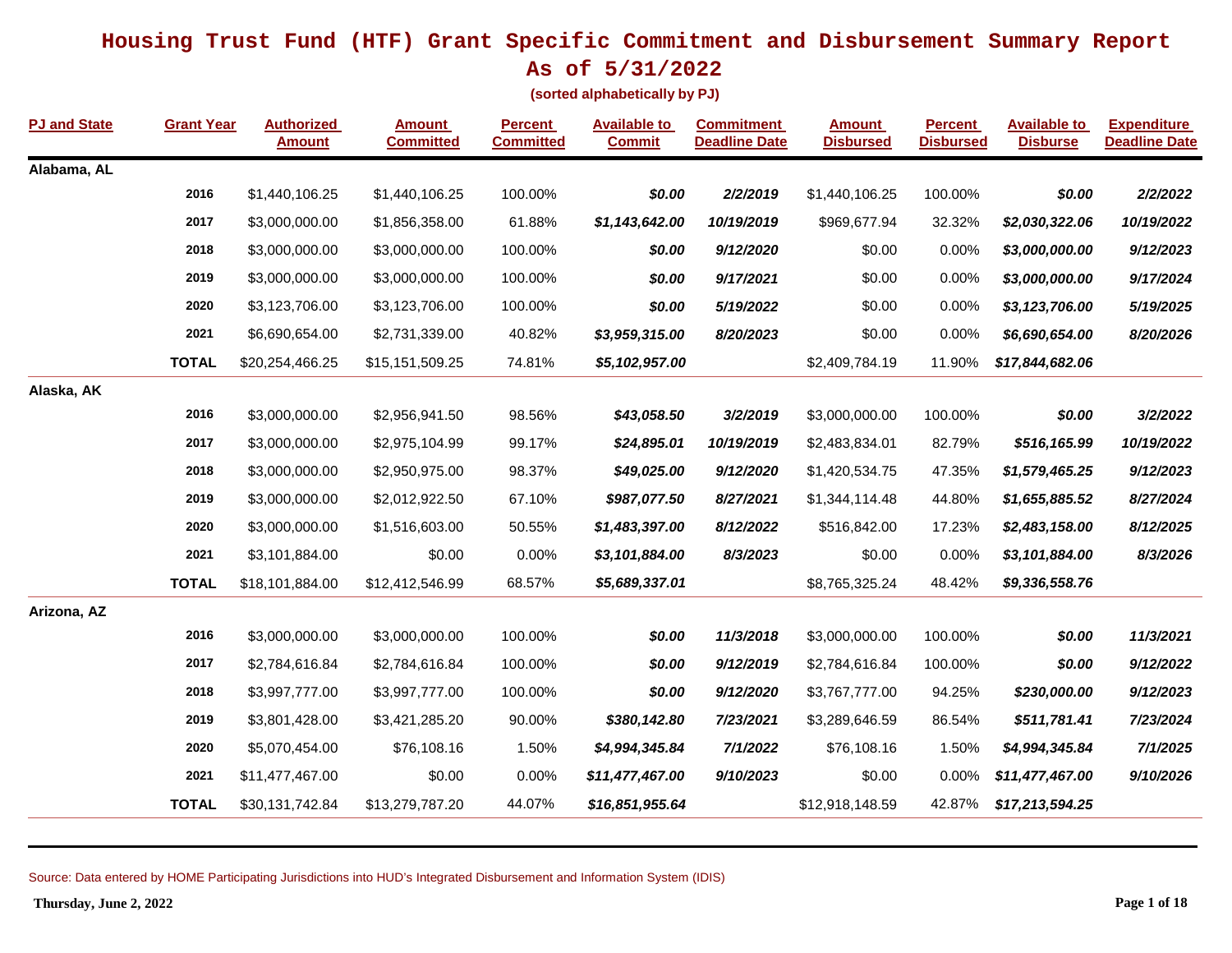**As of 5/31/2022**

**(sorted alphabetically by PJ)**

| <b>PJ and State</b> | <b>Grant Year</b> | <b>Authorized</b><br><b>Amount</b> | <b>Amount</b><br><b>Committed</b> | <b>Percent</b><br><b>Committed</b> | <b>Available to</b><br><b>Commit</b> | <b>Commitment</b><br><b>Deadline Date</b> | <u>Amount</u><br><b>Disbursed</b> | <b>Percent</b><br><b>Disbursed</b> | <b>Available to</b><br><b>Disburse</b> | <b>Expenditure</b><br><b>Deadline Date</b> |
|---------------------|-------------------|------------------------------------|-----------------------------------|------------------------------------|--------------------------------------|-------------------------------------------|-----------------------------------|------------------------------------|----------------------------------------|--------------------------------------------|
| Arkansas, AR        |                   |                                    |                                   |                                    |                                      |                                           |                                   |                                    |                                        |                                            |
|                     | 2016              | \$3,000,000.00                     | \$3,000,000.00                    | 100.00%                            | \$0.00                               | 10/19/2019                                | \$2,795,846.41                    | 93.19%                             | \$204,153.59                           | 10/19/2022                                 |
|                     | 2017              | \$3,000,000.00                     | \$3,000,000.00                    | 100.00%                            | \$0.00                               | 10/19/2019                                | \$2,700,000.00                    | 90.00%                             | \$300,000.00                           | 10/19/2022                                 |
|                     | 2018              | \$3,000,000.00                     | \$3,000,000.00                    | 100.00%                            | \$0.00                               | 9/12/2020                                 | \$907,609.59                      | 30.25%                             | \$2,092,390.41                         | 9/12/2023                                  |
|                     | 2019              | \$3,000,000.00                     | \$3,000,000.00                    | 100.00%                            | \$0.00                               | 7/31/2021                                 | \$0.00                            | 0.00%                              | \$3,000,000.00                         | 7/31/2024                                  |
|                     | 2020              | \$3,000,000.00                     | \$975,561.00                      | 32.52%                             | \$2,024,439.00                       | 7/31/2022                                 | \$0.00                            | 0.00%                              | \$3,000,000.00                         | 7/31/2025                                  |
|                     | 2021              | \$4,123,109.00                     | \$412,310.90                      | 10.00%                             | \$3,710,798.10                       | 10/27/2023                                | \$0.00                            | 0.00%                              | \$4,123,109.00                         | 10/27/2026                                 |
|                     | <b>TOTAL</b>      | \$19,123,109.00                    | \$13,387,871.90                   | 70.01%                             | \$5,735,237.10                       |                                           | \$6,403,456.00                    | 33.49%                             | \$12,719,653.00                        |                                            |
| California, CA      |                   |                                    |                                   |                                    |                                      |                                           |                                   |                                    |                                        |                                            |
|                     | 2016              | \$10,156,439.59                    | \$10,156,439.59                   | 100.00%                            | \$0.00                               | 8/1/2019                                  | \$6,221,277.59                    | 61.25%                             | \$3,935,162.00                         | 8/1/2022                                   |
|                     | 2017              | \$20,956,867.86                    | \$20,956,867.08                   | 100.00%                            | \$0.78                               | 10/19/2019                                | \$7,487,828.08                    | 35.73%                             | \$13,469,039.78                        | 10/19/2022                                 |
|                     | 2018              | \$36,616,277.45                    | \$36,616,277.45                   | 100.00%                            | \$0.00                               | 2/28/2021                                 | \$2,519,793.70                    | 6.88%                              | \$34,096,483.75                        | 2/29/2024                                  |
|                     | 2019              | \$32,376,690.80                    | \$31,409,444.08                   | 97.01%                             | \$967,246.72                         | 10/23/2021                                | \$59,814.00                       | 0.18%                              | \$32,316,876.80                        | 10/23/2024                                 |
|                     | 2020              | \$50,839,161.66                    | \$5,083,916.17                    | 10.00%                             | \$45,755,245.49                      | 9/4/2022                                  | \$2,950.00                        | 0.01%                              | \$50,836,211.66                        | 9/4/2025                                   |
|                     | 2021              | \$126,579,066.92                   | \$12,657,906.69                   | 10.00%                             | \$113,921,160.23                     | 9/1/2023                                  | \$38,100.00                       |                                    | 0.03% \$126,540,966.92                 | 9/1/2026                                   |
|                     | <b>TOTAL</b>      | \$277,524,504.28                   | \$116,880,851.06                  | 42.12%                             | \$160,643,653.22                     |                                           | \$16,329,763.37                   |                                    | 5.88% \$261,194,740.91                 |                                            |
| Colorado, CO        |                   |                                    |                                   |                                    |                                      |                                           |                                   |                                    |                                        |                                            |
|                     | 2016              | \$3,000,000.00                     | \$3,000,000.00                    | 100.00%                            | \$0.00                               | 12/30/2018                                | \$3,000,000.00                    | 100.00%                            | \$0.00                                 | 12/30/2021                                 |
|                     | 2017              | \$3,154,331.00                     | \$3,154,331.00                    | 100.00%                            | \$0.00                               | 9/22/2019                                 | \$3,153,831.00                    | 99.98%                             | \$500.00                               | 9/22/2022                                  |
|                     | 2018              | \$3,563,587.00                     | \$3,563,587.00                    | 100.00%                            | \$0.00                               | 10/3/2020                                 | \$3,560,087.00                    | 99.90%                             | \$3,500.00                             | 10/3/2023                                  |
|                     | 2019              | \$3,362,850.00                     | \$3,362,850.00                    | 100.00%                            | \$0.00                               | 8/13/2021                                 | \$2,519,636.71                    | 74.93%                             | \$843,213.29                           | 8/13/2024                                  |
|                     | 2020              | \$4,411,358.00                     | \$3,937,444.60                    | 89.26%                             | \$473,913.40                         | 9/15/2022                                 | \$2,068,558.80                    | 46.89%                             | \$2,342,799.20                         | 9/15/2025                                  |
|                     | 2021              | \$10,030,779.00                    | \$1,003,077.90                    | 10.00%                             | \$9,027,701.10                       | 9/1/2023                                  | \$0.00                            | 0.00%                              | \$10,030,779.00                        | 9/1/2026                                   |
|                     | <b>TOTAL</b>      | \$27,522,905.00                    | \$18,021,290.50                   | 65.48%                             | \$9,501,614.50                       |                                           | \$14,302,113.51                   | 51.96%                             | \$13,220,791.49                        |                                            |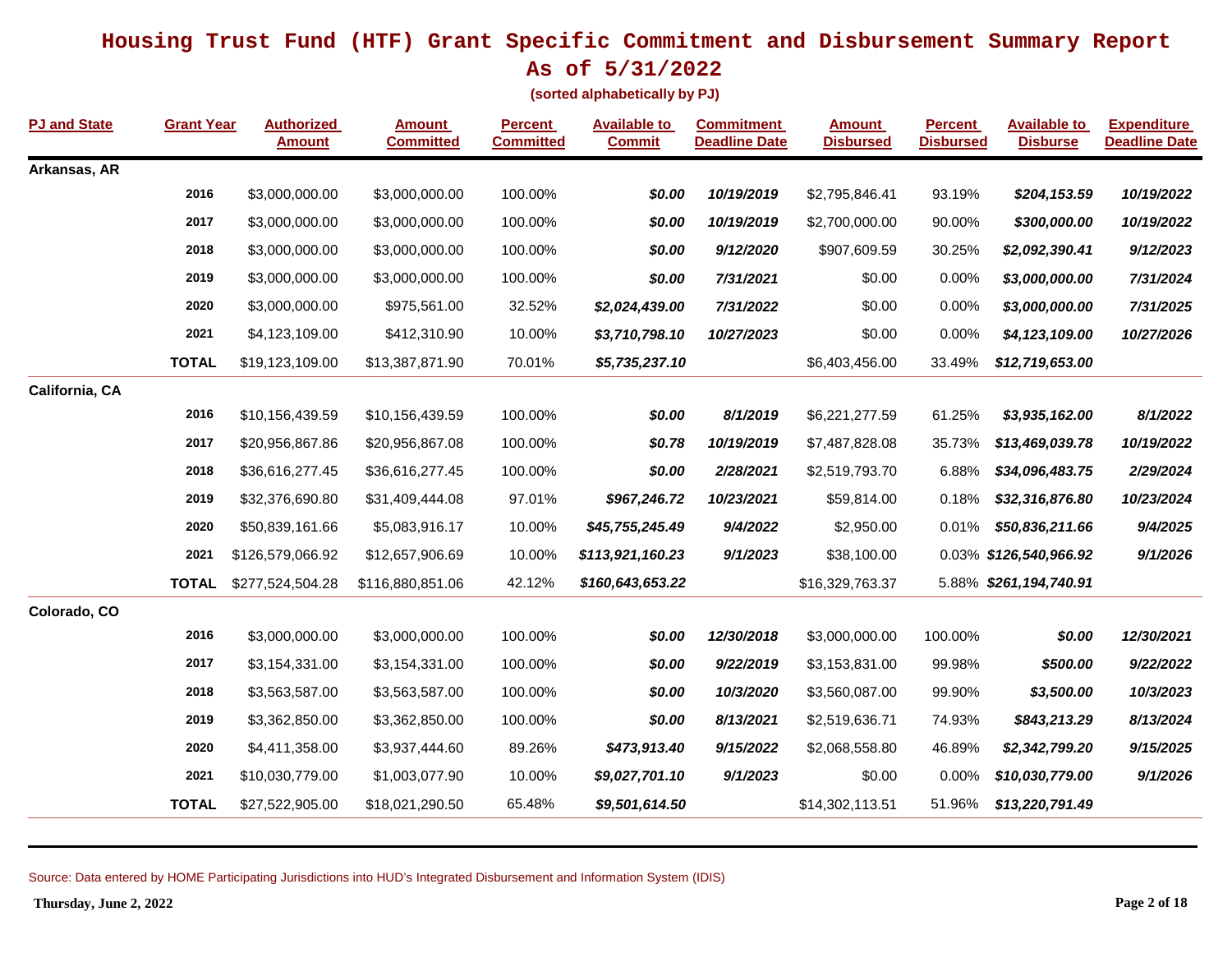**(sorted alphabetically by PJ)**

| <b>PJ and State</b> | <b>Grant Year</b> | <b>Authorized</b><br><b>Amount</b> | <b>Amount</b><br><b>Committed</b> | <b>Percent</b><br><b>Committed</b> | <b>Available to</b><br><b>Commit</b> | <b>Commitment</b><br><b>Deadline Date</b> | <b>Amount</b><br><b>Disbursed</b> | <b>Percent</b><br><b>Disbursed</b> | <b>Available to</b><br><b>Disburse</b> | <b>Expenditure</b><br><b>Deadline Date</b> |
|---------------------|-------------------|------------------------------------|-----------------------------------|------------------------------------|--------------------------------------|-------------------------------------------|-----------------------------------|------------------------------------|----------------------------------------|--------------------------------------------|
| Connecticut, CT     |                   |                                    |                                   |                                    |                                      |                                           |                                   |                                    |                                        |                                            |
|                     | 2016              | \$3,000,000.00                     | \$3,000,000.00                    | 100.00%                            | \$0.00                               | 1/5/2019                                  | \$3,000,000.00                    | 100.00%                            | \$0.00                                 | 1/5/2022                                   |
|                     | 2017              | \$3,000,000.00                     | \$3,000,000.00                    | 100.00%                            | \$0.00                               | 9/22/2019                                 | \$2,773,677.25                    | 92.46%                             | \$226,322.75                           | 9/22/2022                                  |
|                     | 2018              | \$3,269,474.00                     | \$3,269,474.00                    | 100.00%                            | \$0.00                               | 9/12/2020                                 | \$3,257,647.50                    | 99.64%                             | \$11,826.50                            | 9/12/2023                                  |
|                     | 2019              | \$3,045,567.00                     | \$3,045,567.00                    | 100.00%                            | \$0.00                               | 8/13/2021                                 | \$1,092,859.78                    | 35.88%                             | \$1,952,707.22                         | 8/13/2024                                  |
|                     | 2020              | \$3,750,859.00                     | \$2,646,557.00                    | 70.56%                             | \$1,104,302.00                       | 10/30/2022                                | \$375,085.90                      | 10.00%                             | \$3,375,773.10                         | 10/30/2025                                 |
|                     | 2021              | \$8,448,637.00                     | \$0.00                            | 0.00%                              | \$8,448,637.00                       | 9/22/2023                                 | \$0.00                            | 0.00%                              | \$8,448,637.00                         | 9/22/2026                                  |
|                     | <b>TOTAL</b>      | \$24,514,537.00                    | \$14,961,598.00                   | 61.03%                             | \$9,552,939.00                       |                                           | \$10,499,270.43                   | 42.83%                             | \$14,015,266.57                        |                                            |
| Delaware, DE        |                   |                                    |                                   |                                    |                                      |                                           |                                   |                                    |                                        |                                            |
|                     | 2016              | \$3,000,000.00                     | \$3,000,000.00                    | 100.00%                            | \$0.00                               | 11/3/2018                                 | \$3,000,000.00                    | 100.00%                            | \$0.00                                 | 11/3/2021                                  |
|                     | 2017              | \$3,000,000.00                     | \$3,000,000.00                    | 100.00%                            | \$0.00                               | 10/19/2019                                | \$2,599,458.62                    | 86.65%                             | \$400,541.38                           | 10/19/2022                                 |
|                     | 2018              | \$3,000,000.00                     | \$3,000,000.00                    | 100.00%                            | \$0.00                               | 9/19/2020                                 | \$1,658,963.96                    | 55.30%                             | \$1,341,036.04                         | 9/19/2023                                  |
|                     | 2019              | \$3,000,000.00                     | \$3,000,000.00                    | 100.00%                            | \$0.00                               | 7/31/2021                                 | \$394,971.70                      | 13.17%                             | \$2,605,028.30                         | 7/31/2024                                  |
|                     | 2020              | \$3,000,000.00                     | \$300,000.00                      | 10.00%                             | \$2,700,000.00                       | 9/24/2022                                 | \$115,902.30                      | 3.86%                              | \$2,884,097.70                         | 9/24/2025                                  |
|                     | 2021              | \$3,101,884.00                     | \$0.00                            | 0.00%                              | \$3,101,884.00                       | 8/18/2023                                 | \$0.00                            | 0.00%                              | \$3,101,884.00                         | 8/18/2026                                  |
|                     | <b>TOTAL</b>      | \$18,101,884.00                    | \$12,300,000.00                   | 67.95%                             | \$5,801,884.00                       |                                           | \$7,769,296.58                    | 42.92%                             | \$10,332,587.42                        |                                            |
| Florida, FL         |                   |                                    |                                   |                                    |                                      |                                           |                                   |                                    |                                        |                                            |
|                     | 2016              | \$4,347,499.45                     | \$4,607,302.00                    | 105.98%                            | (\$259,802.55)                       | 12/30/2018                                | \$4,278,088.04                    | 98.40%                             | \$69,411.41                            | 12/30/2021                                 |
|                     | 2017              | \$4,534,647.00                     | \$4,534,646.93                    | 100.00%                            | \$0.07                               | 10/19/2019                                | \$3,768,752.13                    | 83.11%                             | \$765,894.87                           | 10/19/2022                                 |
|                     | 2018              | \$10,442,914.00                    | \$10,442,914.00                   | 100.00%                            | \$0.00                               | 9/12/2020                                 | \$5,647,432.33                    | 54.08%                             | \$4,795,481.67                         | 9/12/2023                                  |
|                     | 2019              | \$7,299,802.00                     | \$7,299,801.69                    | 100.00%                            | \$0.31                               | 9/17/2021                                 | \$197,604.52                      | 2.71%                              | \$7,102,197.48                         | 9/17/2024                                  |
|                     | 2020              | \$14,371,181.00                    | \$4,509,118.10                    | 31.38%                             | \$9,862,062.90                       | 3/26/2023                                 | \$70,050.85                       | 0.49%                              | \$14,301,130.15                        | 3/26/2026                                  |
|                     | 2021              | \$35,072,600.00                    | \$0.00                            | 0.00%                              | \$35,072,600.00                      | 10/25/2023                                | \$0.00                            | 0.00%                              | \$35,072,600.00                        | 10/25/2026                                 |
|                     | <b>TOTAL</b>      | \$76,068,643.45                    | \$31,393,782.72                   | 41.27%                             | \$44,674,860.73                      |                                           | \$13,961,927.87                   | 18.35%                             | \$62,106,715.58                        |                                            |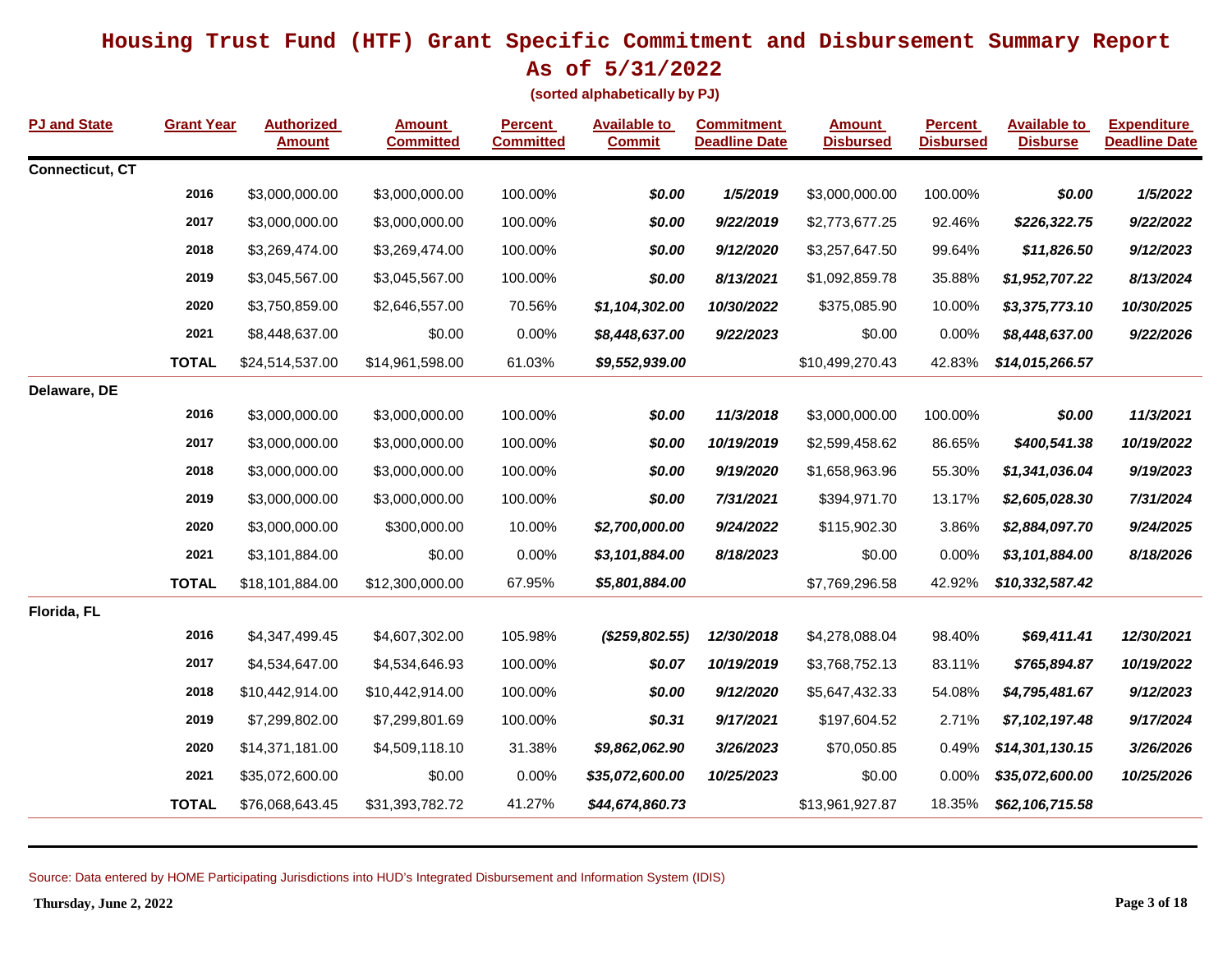**As of 5/31/2022**

**(sorted alphabetically by PJ)**

| <b>PJ and State</b> | <b>Grant Year</b> | <b>Authorized</b><br><b>Amount</b> | Amount<br><b>Committed</b> | <b>Percent</b><br><b>Committed</b> | <b>Available to</b><br><b>Commit</b> | <b>Commitment</b><br><b>Deadline Date</b> | <b>Amount</b><br><b>Disbursed</b> | <b>Percent</b><br><b>Disbursed</b> | <b>Available to</b><br><b>Disburse</b> | <b>Expenditure</b><br><b>Deadline Date</b> |
|---------------------|-------------------|------------------------------------|----------------------------|------------------------------------|--------------------------------------|-------------------------------------------|-----------------------------------|------------------------------------|----------------------------------------|--------------------------------------------|
| Georgia, GA         |                   |                                    |                            |                                    |                                      |                                           |                                   |                                    |                                        |                                            |
|                     | 2016              | \$3,318,674.00                     | \$3,318,674.00             | 100.00%                            | \$0.00                               | 12/30/2018                                | \$3,318,674.00                    | 100.00%                            | \$0.00                                 | 12/30/2021                                 |
|                     | 2017              | \$4,427,950.00                     | \$4,427,950.00             | 100.00%                            | \$0.00                               | 10/19/2019                                | \$2,147,875.00                    | 48.51%                             | \$2,280,075.00                         | 10/19/2022                                 |
|                     | 2018              | \$5,705,499.00                     | \$5,705,499.00             | 100.00%                            | \$0.00                               | 9/12/2020                                 | \$2,348,849.56                    | 41.17%                             | \$3,356,649.44                         | 9/12/2023                                  |
|                     | 2019              | \$5,277,949.00                     | \$5,277,949.00             | 100.00%                            | \$0.00                               | 7/2/2021                                  | \$1,341,688.80                    | 25.42%                             | \$3,936,260.20                         | 7/2/2024                                   |
|                     | 2020              | \$7,361,716.00                     | \$3,776,226.80             | 51.30%                             | \$3,585,489.20                       | 7/8/2022                                  | \$537,259.20                      | 7.30%                              | \$6,824,456.80                         | 7/8/2025                                   |
|                     | 2021              | \$17,459,897.00                    | \$0.00                     | 0.00%                              | \$17,459,897.00                      | 8/11/2023                                 | \$0.00                            | 0.00%                              | \$17,459,897.00                        | 8/11/2026                                  |
|                     | <b>TOTAL</b>      | \$43,551,685.00                    | \$22,506,298.80            | 51.68%                             | \$21,045,386.20                      |                                           | \$9,694,346.56                    | 22.26%                             | \$33,857,338.44                        |                                            |
| Hawaii, HI          |                   |                                    |                            |                                    |                                      |                                           |                                   |                                    |                                        |                                            |
|                     | 2016              | \$3,000,000.00                     | \$2,850,000.00             | 95.00%                             | \$150,000.00                         | 9/1/2018                                  | \$3,000,000.00                    | 100.00%                            | \$0.00                                 | 9/1/2021                                   |
|                     | 2017              | \$3,000,000.00                     | \$2,916,989.62             | 97.23%                             | \$83,010.38                          | 8/28/2019                                 | \$2,949,309.55                    | 98.31%                             | \$50,690.45                            | 8/28/2022                                  |
|                     | 2018              | \$3,000,000.00                     | \$2,850,000.00             | 95.00%                             | \$150,000.00                         | 9/12/2020                                 | \$1,636,801.65                    | 54.56%                             | \$1,363,198.35                         | 9/12/2023                                  |
|                     | 2019              | \$3,000,000.00                     | \$3,000,000.00             | 100.00%                            | \$0.00                               | 7/12/2021                                 | \$2,427,495.88                    | 80.92%                             | \$572,504.12                           | 7/12/2024                                  |
|                     | 2020              | \$3,000,000.00                     | \$3,000,000.00             | 100.00%                            | \$0.00                               | 7/20/2022                                 | \$150,000.00                      | 5.00%                              | \$2,850,000.00                         | 7/20/2025                                  |
|                     | 2021              | \$3,480,969.00                     | \$232,064.00               | 6.67%                              | \$3,248,905.00                       | 7/28/2023                                 | \$10,249.47                       | 0.29%                              | \$3,470,719.53                         | 7/28/2026                                  |
|                     | <b>TOTAL</b>      | \$18,480,969.00                    | \$14,849,053.62            | 80.35%                             | \$3,631,915.38                       |                                           | \$10,173,856.55                   | 55.05%                             | \$8,307,112.45                         |                                            |
| Idaho, ID           |                   |                                    |                            |                                    |                                      |                                           |                                   |                                    |                                        |                                            |
|                     | 2016              | \$3,000,000.00                     | \$3,000,000.00             | 100.00%                            | \$0.00                               | 12/30/2018                                | \$3,000,000.00                    | 100.00%                            | \$0.00                                 | 12/30/2021                                 |
|                     | 2017              | \$3,000,000.00                     | \$3,000,000.00             | 100.00%                            | \$0.00                               | 9/22/2019                                 | \$3,000,000.00                    | 100.00%                            | \$0.00                                 | 9/22/2022                                  |
|                     | 2018              | \$3,000,000.00                     | \$2,928,131.59             | 97.60%                             | \$71,868.41                          | 9/12/2020                                 | \$2,532,134.25                    | 84.40%                             | \$467,865.75                           | 9/12/2023                                  |
|                     | 2019              | \$3,000,000.00                     | \$2,700,000.00             | 90.00%                             | \$300,000.00                         | 7/2/2021                                  | \$530,751.31                      | 17.69%                             | \$2,469,248.69                         | 7/2/2024                                   |
|                     | 2020              | \$3,000,000.00                     | \$1,583,733.09             | 52.79%                             | \$1,416,266.91                       | 9/18/2022                                 | \$188,574.90                      | 6.29%                              | \$2,811,425.10                         | 9/18/2025                                  |
|                     | 2021              | \$3,101,884.00                     | \$0.00                     | 0.00%                              | \$3,101,884.00                       | 7/26/2023                                 | \$0.00                            | 0.00%                              | \$3,101,884.00                         | 7/26/2026                                  |
|                     | <b>TOTAL</b>      | \$18,101,884.00                    | \$13,211,864.68            | 72.99%                             | \$4,890,019.32                       |                                           | \$9,251,460.46                    | 51.11%                             | \$8,850,423.54                         |                                            |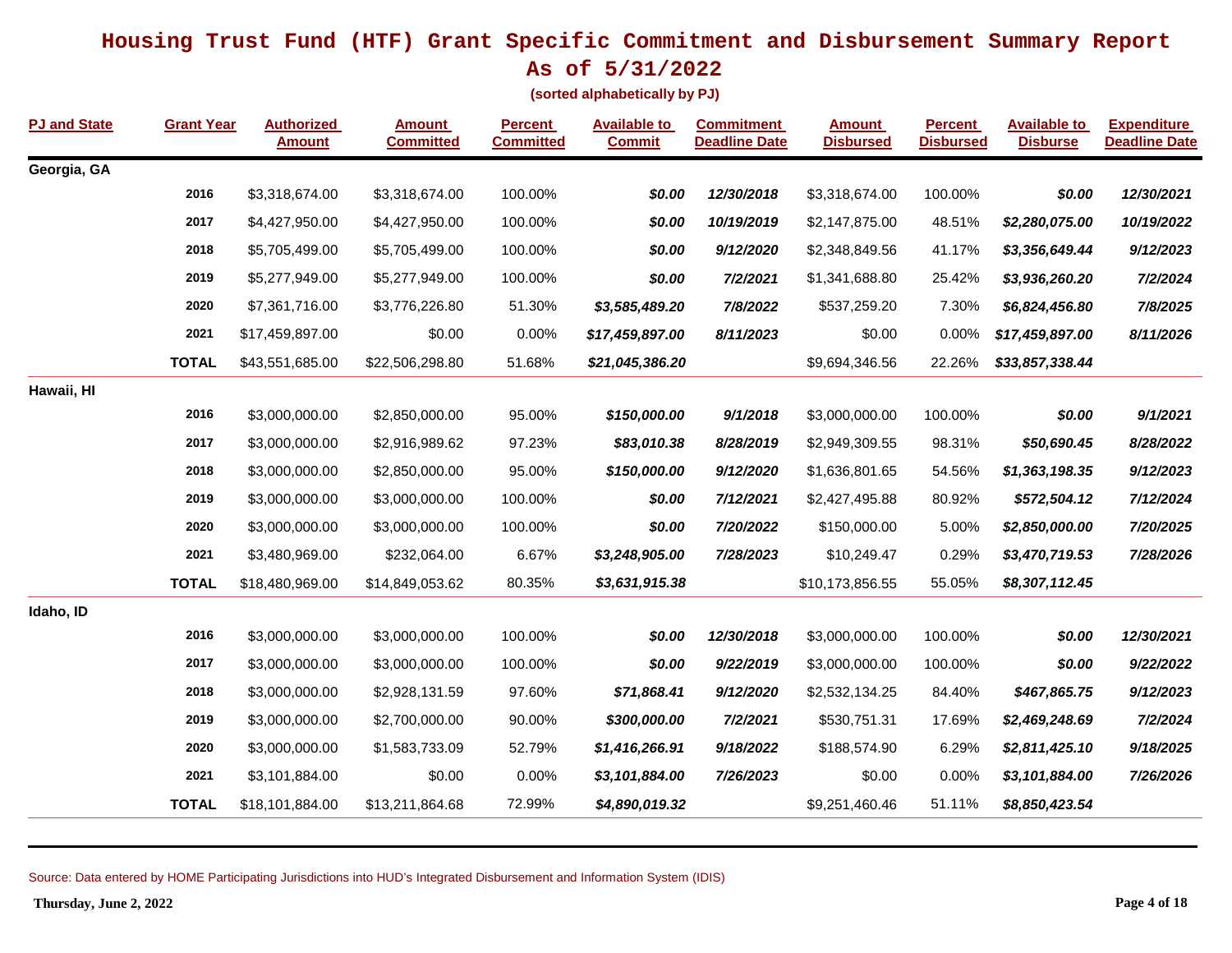**As of 5/31/2022**

**(sorted alphabetically by PJ)**

| <b>PJ and State</b> | <b>Grant Year</b> | <b>Authorized</b><br><b>Amount</b> | <b>Amount</b><br><b>Committed</b> | <b>Percent</b><br><b>Committed</b> | <b>Available to</b><br><b>Commit</b> | <b>Commitment</b><br><b>Deadline Date</b> | <b>Amount</b><br><b>Disbursed</b> | <b>Percent</b><br><b>Disbursed</b> | <b>Available to</b><br><b>Disburse</b> | <b>Expenditure</b><br><b>Deadline Date</b> |
|---------------------|-------------------|------------------------------------|-----------------------------------|------------------------------------|--------------------------------------|-------------------------------------------|-----------------------------------|------------------------------------|----------------------------------------|--------------------------------------------|
| Illinois, IL        |                   |                                    |                                   |                                    |                                      |                                           |                                   |                                    |                                        |                                            |
|                     | 2016              | \$4,310,055.00                     | \$4,310,055.00                    | 100.00%                            | \$0.00                               | 3/2/2019                                  | \$4,310,055.00                    | 100.00%                            | \$0.00                                 | 3/2/2022                                   |
|                     | 2017              | \$7,163,487.00                     | \$7,163,487.00                    | 100.00%                            | \$0.00                               | 10/19/2019                                | \$7,143,487.00                    | 99.72%                             | \$20,000.00                            | 10/19/2022                                 |
|                     | 2018              | \$9,812,230.00                     | \$9,150,722.80                    | 93.26%                             | \$661,507.20                         | 10/3/2020                                 | \$8,927,983.16                    | 90.99%                             | \$884,246.84                           | 10/3/2023                                  |
|                     | 2019              | \$8,575,518.00                     | \$7,717,966.20                    | 90.00%                             | \$857,551.80                         | 7/31/2021                                 | \$2,375,956.06                    | 27.71%                             | \$6,199,561.94                         | 7/31/2024                                  |
|                     | 2020              | \$12,424,008.00                    | \$4,940,000.00                    | 39.76%                             | \$7,484,008.00                       | 12/30/2022                                | \$0.00                            | 0.00%                              | \$12,424,008.00                        | 12/30/2025                                 |
|                     | 2021              | \$30,702,615.00                    | \$0.00                            | 0.00%                              | \$30,702,615.00                      | 8/31/2023                                 | \$0.00                            | 0.00%                              | \$30,702,615.00                        | 8/3/2026                                   |
|                     | <b>TOTAL</b>      | \$72,987,913.00                    | \$33,282,231.00                   | 45.60%                             | \$39,705,682.00                      |                                           | \$22,757,481.22                   | 31.18%                             | \$50,230,431.78                        |                                            |
| Indiana, IN         |                   |                                    |                                   |                                    |                                      |                                           |                                   |                                    |                                        |                                            |
|                     | 2016              | \$3,000,000.00                     | \$3,000,000.00                    | 100.00%                            | \$0.00                               | 1/3/2019                                  | \$3,000,000.00                    | 100.00%                            | \$0.00                                 | 1/3/2022                                   |
|                     | 2017              | \$3,367,317.00                     | \$3,367,317.00                    | 100.00%                            | \$0.00                               | 10/19/2019                                | \$2,617,305.42                    | 77.73%                             | \$750,011.58                           | 10/19/2022                                 |
|                     | 2018              | \$3,937,462.00                     | \$3,835,464.60                    | 97.41%                             | \$101,997.40                         | 9/12/2020                                 | \$1,120,993.67                    | 28.47%                             | \$2,816,468.33                         | 9/12/2023                                  |
|                     | 2019              | \$3,625,159.00                     | \$3,272,643.10                    | 90.28%                             | \$352,515.90                         | 7/2/2021                                  | \$1,949,530.76                    | 53.78%                             | \$1,675,628.24                         | 7/2/2024                                   |
|                     | 2020              | \$4,644,564.00                     | \$456,956.72                      | 9.84%                              | \$4,187,607.28                       | 7/31/2022                                 | \$286,280.92                      | 6.16%                              | \$4,358,283.08                         | 7/31/2025                                  |
|                     | 2021              | \$10,674,428.00                    | \$0.00                            | 0.00%                              | \$10,674,428.00                      | 10/27/2023                                | \$0.00                            | 0.00%                              | \$10,674,428.00                        | 10/27/2026                                 |
|                     | <b>TOTAL</b>      | \$29,248,930.00                    | \$13,932,381.42                   | 47.63%                             | \$15,316,548.58                      |                                           | \$8,974,110.77                    | 30.68%                             | \$20,274,819.23                        |                                            |
| lowa, IA            |                   |                                    |                                   |                                    |                                      |                                           |                                   |                                    |                                        |                                            |
|                     | 2016              | \$3,000,000.00                     | \$3,000,000.00                    | 100.00%                            | \$0.00                               | 5/8/2019                                  | \$3,000,000.00                    | 100.00%                            | \$0.00                                 | 5/8/2022                                   |
|                     | 2017              | \$3,000,000.00                     | \$3,000,000.00                    | 100.00%                            | \$0.00                               | 10/19/2019                                | \$2,730,007.00                    | 91.00%                             | \$269,993.00                           | 10/19/2022                                 |
|                     | 2018              | \$3,000,000.00                     | \$3,000,000.00                    | 100.00%                            | \$0.00                               | 9/12/2020                                 | \$2,740,091.55                    | 91.34%                             | \$259,908.45                           | 9/12/2023                                  |
|                     | 2019              | \$3,000,000.00                     | \$3,000,000.00                    | 100.00%                            | \$0.00                               | 7/31/2021                                 | \$1,780,227.00                    | 59.34%                             | \$1,219,773.00                         | 7/31/2024                                  |
|                     | 2020              | \$3,000,000.00                     | \$3,000,000.00                    | 100.00%                            | \$0.00                               | 5/18/2022                                 | \$0.00                            | 0.00%                              | \$3,000,000.00                         | 5/18/2025                                  |
|                     | 2021              | \$4,363,876.00                     | \$436,387.60                      | 10.00%                             | \$3,927,488.40                       | 7/30/2023                                 | \$0.00                            | 0.00%                              | \$4,363,876.00                         | 7/30/2026                                  |
|                     | <b>TOTAL</b>      | \$19,363,876.00                    | \$15,436,387.60                   | 79.72%                             | \$3,927,488.40                       |                                           | \$10,250,325.55                   | 52.94%                             | \$9,113,550.45                         |                                            |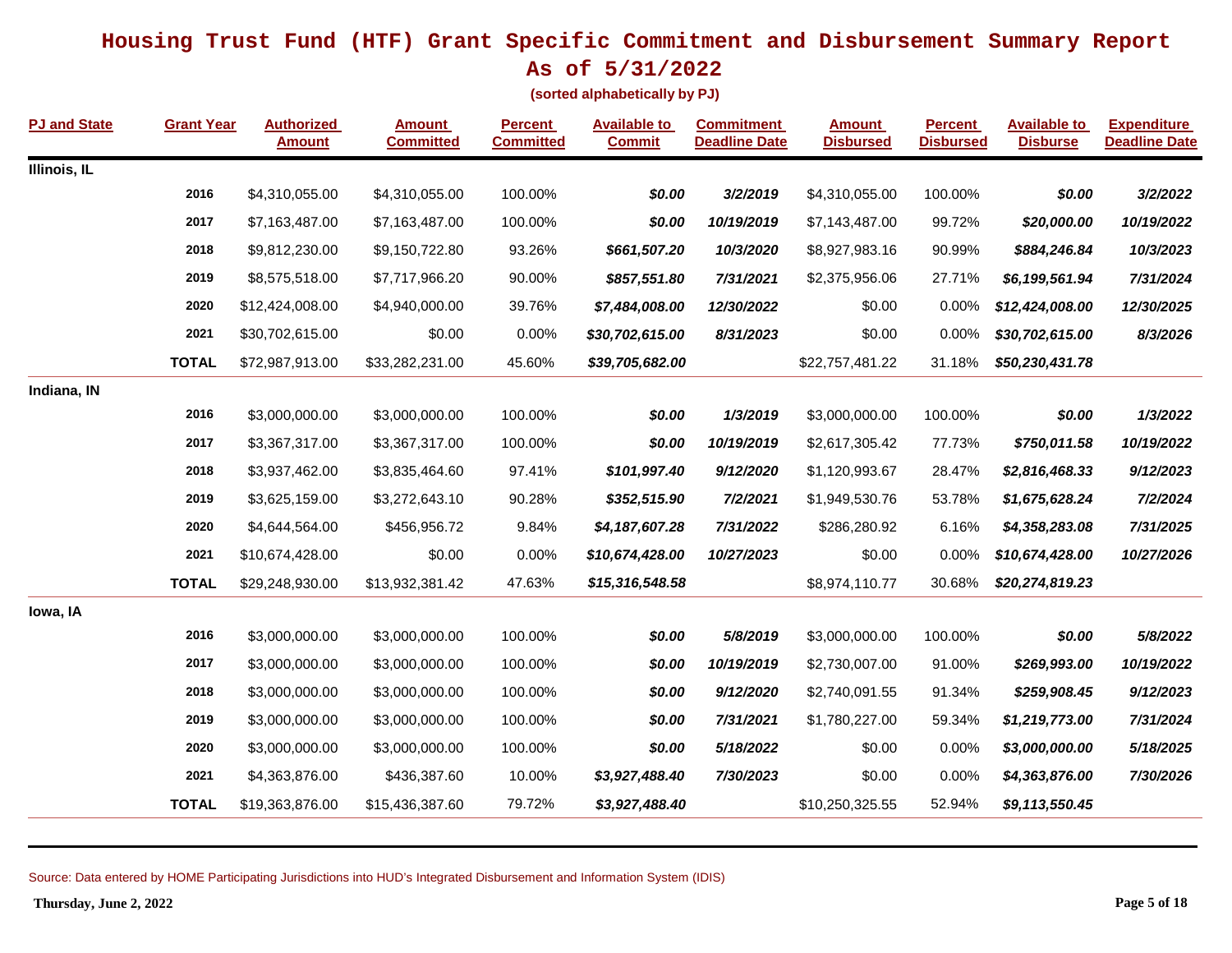**(sorted alphabetically by PJ)**

| <b>PJ and State</b> | <b>Grant Year</b> | <b>Authorized</b><br><b>Amount</b> | <b>Amount</b><br><b>Committed</b> | <b>Percent</b><br><b>Committed</b> | <b>Available to</b><br><b>Commit</b> | <b>Commitment</b><br><b>Deadline Date</b> | <b>Amount</b><br><b>Disbursed</b> | <b>Percent</b><br><b>Disbursed</b> | <b>Available to</b><br><b>Disburse</b> | <b>Expenditure</b><br><b>Deadline Date</b> |
|---------------------|-------------------|------------------------------------|-----------------------------------|------------------------------------|--------------------------------------|-------------------------------------------|-----------------------------------|------------------------------------|----------------------------------------|--------------------------------------------|
| Kansas, KS          |                   |                                    |                                   |                                    |                                      |                                           |                                   |                                    |                                        |                                            |
|                     | 2016              | \$3,000,000.00                     | \$3,000,000.00                    | 100.00%                            | \$0.00                               | 3/2/2019                                  | \$3,000,000.00                    | 100.00%                            | \$0.00                                 | 3/2/2022                                   |
|                     | 2017              | \$3,000,000.00                     | \$3,000,000.00                    | 100.00%                            | \$0.00                               | 9/22/2019                                 | \$2,873,385.85                    | 95.78%                             | \$126,614.15                           | 9/22/2022                                  |
|                     | 2018              | \$3,000,000.00                     | \$3,000,000.00                    | 100.00%                            | \$0.00                               | 9/19/2020                                 | \$2,596,744.69                    | 86.56%                             | \$403,255.31                           | 9/19/2023                                  |
|                     | 2019              | \$3,000,000.00                     | \$3,000,000.00                    | 100.00%                            | \$0.00                               | 7/31/2021                                 | \$2,026,000.00                    | 67.53%                             | \$974,000.00                           | 7/31/2024                                  |
|                     | 2020              | \$3,000,000.00                     | \$2,700,000.00                    | 90.00%                             | \$300,000.00                         | 8/25/2022                                 | \$648,000.00                      | 21.60%                             | \$2,352,000.00                         | 8/25/2025                                  |
|                     | 2021              | \$4,207,374.00                     | \$567,315.00                      | 13.48%                             | \$3,640,059.00                       | 9/3/2023                                  | \$7,702.67                        | 0.18%                              | \$4,199,671.33                         | 9/3/2026                                   |
|                     | <b>TOTAL</b>      | \$19,207,374.00                    | \$15,267,315.00                   | 79.49%                             | \$3,940,059.00                       |                                           | \$11,151,833.21                   | 58.06%                             | \$8,055,540.79                         |                                            |
| Kentucky, KY        |                   |                                    |                                   |                                    |                                      |                                           |                                   |                                    |                                        |                                            |
|                     | 2016              | \$3,000,000.00                     | \$3,000,000.00                    | 100.00%                            | \$0.00                               | 10/11/2018                                | \$3,000,000.00                    | 100.00%                            | \$0.00                                 | 10/11/2021                                 |
|                     | 2017              | \$3,000,000.00                     | \$3,000,000.00                    | 100.00%                            | \$0.00                               | 10/19/2019                                | \$2,950,000.00                    | 98.33%                             | \$50,000.00                            | 10/19/2022                                 |
|                     | 2018              | \$3,000,000.00                     | \$3,000,000.00                    | 100.00%                            | \$0.00                               | 9/12/2020                                 | \$2,460,000.00                    | 82.00%                             | \$540,000.00                           | 9/12/2023                                  |
|                     | 2019              | \$3,000,000.00                     | \$3,000,000.00                    | 100.00%                            | \$0.00                               | 8/27/2021                                 | \$2,465,090.89                    | 82.17%                             | \$534,909.11                           | 8/27/2024                                  |
|                     | 2020              | \$3,152,170.00                     | \$1,574,817.00                    | 49.96%                             | \$1,577,353.00                       | 1/15/2023                                 | \$0.00                            | 0.00%                              | \$3,152,170.00                         | 1/15/2026                                  |
|                     | 2021              | \$6,716,410.00                     | \$0.00                            | 0.00%                              | \$6,716,410.00                       | 1/3/2024                                  | \$0.00                            | 0.00%                              | \$6,716,410.00                         | 1/3/2027                                   |
|                     | <b>TOTAL</b>      | \$21,868,580.00                    | \$13,574,817.00                   | 62.07%                             | \$8,293,763.00                       |                                           | \$10,875,090.89                   | 49.73%                             | \$10,993,489.11                        |                                            |
| Louisiana, LA       |                   |                                    |                                   |                                    |                                      |                                           |                                   |                                    |                                        |                                            |
|                     | 2016              | \$3,000,000.00                     | \$3,000,000.00                    | 100.00%                            | \$0.00                               | 12/30/2018                                | \$3,000,000.00                    | 100.00%                            | \$0.00                                 | 12/30/2021                                 |
|                     | 2017              | \$3,000,000.00                     | \$3,000,000.00                    | 100.00%                            | \$0.00                               | 9/22/2019                                 | \$3,000,000.00                    | 100.00%                            | \$0.00                                 | 9/22/2022                                  |
|                     | 2018              | \$3,068,829.00                     | \$3,068,829.00                    | 100.00%                            | \$0.00                               | 9/12/2020                                 | \$2,762,363.90                    | 90.01%                             | \$306,465.10                           | 9/12/2023                                  |
|                     | 2019              | \$3,000,000.00                     | \$3,000,000.00                    | 100.00%                            | \$0.00                               | 8/13/2021                                 | \$545,856.72                      | 18.20%                             | \$2,454,143.28                         | 8/13/2024                                  |
|                     | 2020              | \$3,609,159.00                     | \$3,609,159.00                    | 100.00%                            | \$0.00                               | 8/12/2022                                 | \$0.00                            | 0.00%                              | \$3,609,159.00                         | 8/12/2025                                  |
|                     | 2021              | \$8,124,196.00                     | \$838,135.71                      | 10.32%                             | \$7,286,060.29                       | 11/3/2023                                 | \$0.00                            | 0.00%                              | \$8,124,196.00                         | 11/3/2026                                  |
|                     | <b>TOTAL</b>      | \$23,802,184.00                    | \$16,516,123.71                   | 69.39%                             | \$7,286,060.29                       |                                           | \$9,308,220.62                    | 39.11%                             | \$14,493,963.38                        |                                            |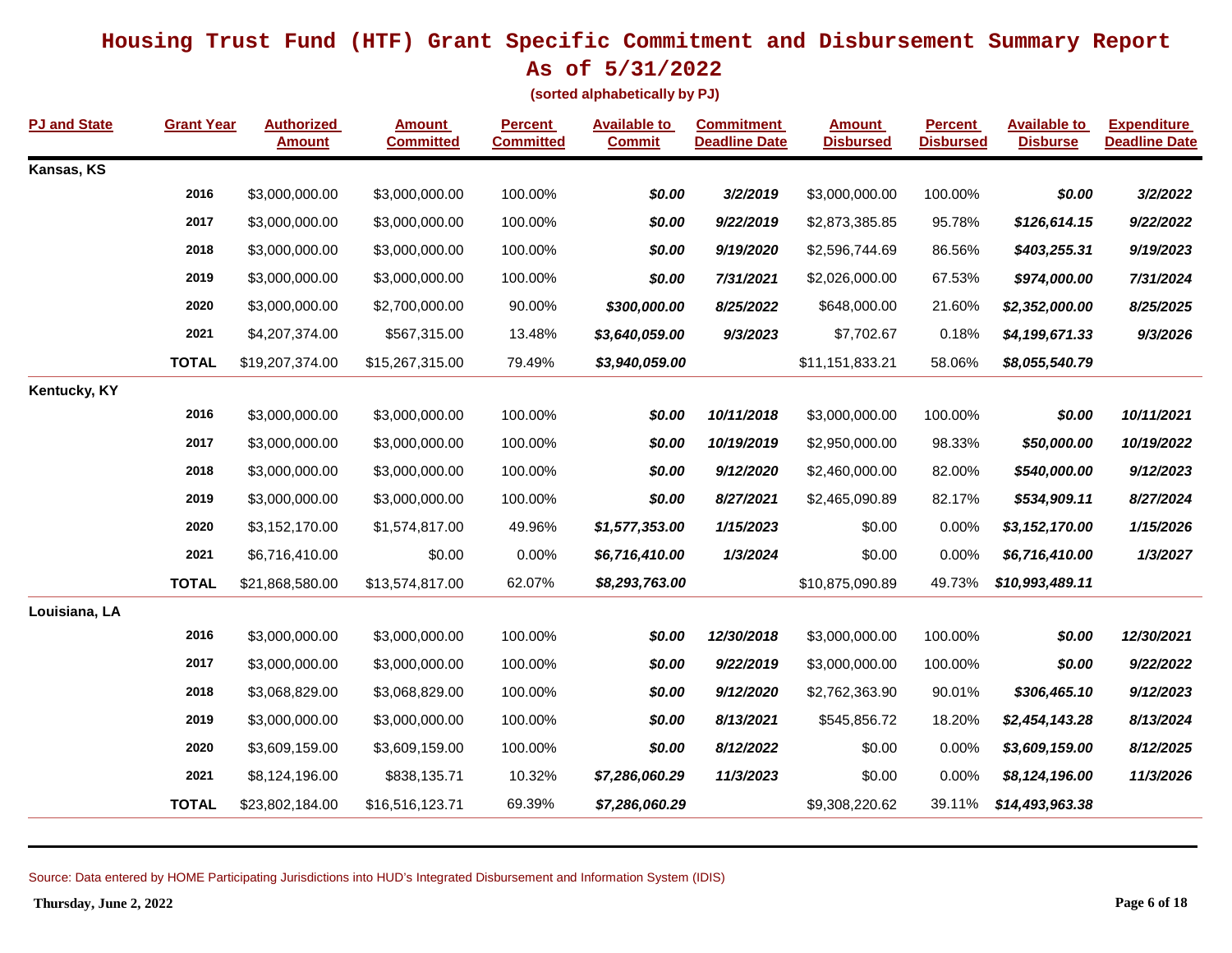**As of 5/31/2022**

**(sorted alphabetically by PJ)**

| <b>PJ and State</b> | <b>Grant Year</b> | <b>Authorized</b><br><b>Amount</b> | <b>Amount</b><br><b>Committed</b> | <b>Percent</b><br><b>Committed</b> | <b>Available to</b><br><b>Commit</b> | <b>Commitment</b><br><b>Deadline Date</b> | <b>Amount</b><br><b>Disbursed</b> | <b>Percent</b><br><b>Disbursed</b> | <b>Available to</b><br><b>Disburse</b> | <b>Expenditure</b><br><b>Deadline Date</b> |
|---------------------|-------------------|------------------------------------|-----------------------------------|------------------------------------|--------------------------------------|-------------------------------------------|-----------------------------------|------------------------------------|----------------------------------------|--------------------------------------------|
| Maine, ME           |                   |                                    |                                   |                                    |                                      |                                           |                                   |                                    |                                        |                                            |
|                     | 2016              | \$3,000,000.00                     | \$3,000,000.00                    | 100.00%                            | \$0.00                               | 12/30/2018                                | \$3,000,000.00                    | 100.00%                            | \$0.00                                 | 12/30/2021                                 |
|                     | 2017              | \$3,000,000.00                     | \$3,000,000.00                    | 100.00%                            | \$0.00                               | 10/19/2019                                | \$3,000,000.00                    | 100.00%                            | \$0.00                                 | 10/19/2022                                 |
|                     | 2018              | \$3,000,000.00                     | \$3,000,000.00                    | 100.00%                            | \$0.00                               | 9/12/2020                                 | \$2,734,036.33                    | 91.13%                             | \$265,963.67                           | 9/12/2023                                  |
|                     | 2019              | \$3,000,000.00                     | \$3,000,000.00                    | 100.00%                            | \$0.00                               | 7/10/2021                                 | \$2,460,257.48                    | 82.01%                             | \$539,742.52                           | 7/10/2024                                  |
|                     | 2020              | \$3,000,000.00                     | \$3,000,000.00                    | 100.00%                            | \$0.00                               | 5/27/2022                                 | \$489,928.60                      | 16.33%                             | \$2,510,071.40                         | 5/27/2025                                  |
|                     | 2021              | \$3,101,884.00                     | \$310,188.40                      | 10.00%                             | \$2,791,695.60                       | 8/27/2023                                 | \$0.00                            | 0.00%                              | \$3,101,884.00                         | 8/27/2026                                  |
|                     | <b>TOTAL</b>      | \$18,101,884.00                    | \$15,310,188.40                   | 84.58%                             | \$2,791,695.60                       |                                           | \$11,684,222.41                   | 64.55%                             | \$6,417,661.59                         |                                            |
| Mariana Islands, MP |                   |                                    |                                   |                                    |                                      |                                           |                                   |                                    |                                        |                                            |
|                     | 2021              | \$187,243.00                       | \$0.00                            | 0.00%                              | \$187,243.00                         | 12/8/2023                                 | \$0.00                            | 0.00%                              | \$187,243.00                           | 12/8/2026                                  |
|                     | <b>TOTAL</b>      | \$187,243.00                       | \$0.00                            | 0.00%                              | \$187,243.00                         |                                           | \$0.00                            | 0.00%                              | \$187,243.00                           |                                            |
| Maryland, MD        |                   |                                    |                                   |                                    |                                      |                                           |                                   |                                    |                                        |                                            |
|                     | 2016              | \$3,000,000.00                     | \$3,000,000.00                    | 100.00%                            | \$0.00                               | 8/1/2019                                  | \$2,707,506.00                    | 90.25%                             | \$292,494.00                           | 8/1/2022                                   |
|                     | 2017              | \$3,071,109.00                     | \$3,071,109.00                    | 100.00%                            | \$0.00                               | 10/19/2019                                | \$2,702,936.75                    | 88.01%                             | \$368,172.25                           | 10/19/2022                                 |
|                     | 2018              | \$3,578,771.00                     | \$3,578,771.00                    | 100.00%                            | \$0.00                               | 10/18/2020                                | \$3,025,659.00                    | 84.54%                             | \$553,112.00                           | 10/18/2023                                 |
|                     | 2019              | \$3,391,627.00                     | \$3,391,627.00                    | 100.00%                            | \$0.00                               | 8/13/2021                                 | \$755,000.00                      | 22.26%                             | \$2,636,627.00                         | 8/13/2024                                  |
|                     | 2020              | \$4,420,359.00                     | \$3,978,323.10                    | 90.00%                             | \$442,035.90                         | 7/9/2023                                  | \$3,475,500.00                    | 78.62%                             | \$944,859.00                           | 7/9/2026                                   |
|                     | 2021              | \$9,975,009.00                     | \$7,597,125.60                    | 76.16%                             | \$2,377,883.40                       | 9/15/2023                                 | \$1,288,741.00                    | 12.92%                             | \$8,686,268.00                         | 9/15/2026                                  |
|                     | <b>TOTAL</b>      | \$27,436,875.00                    | \$24,616,955.70                   | 89.72%                             | \$2,819,919.30                       |                                           | \$13,955,342.75                   | 50.86%                             | \$13,481,532.25                        |                                            |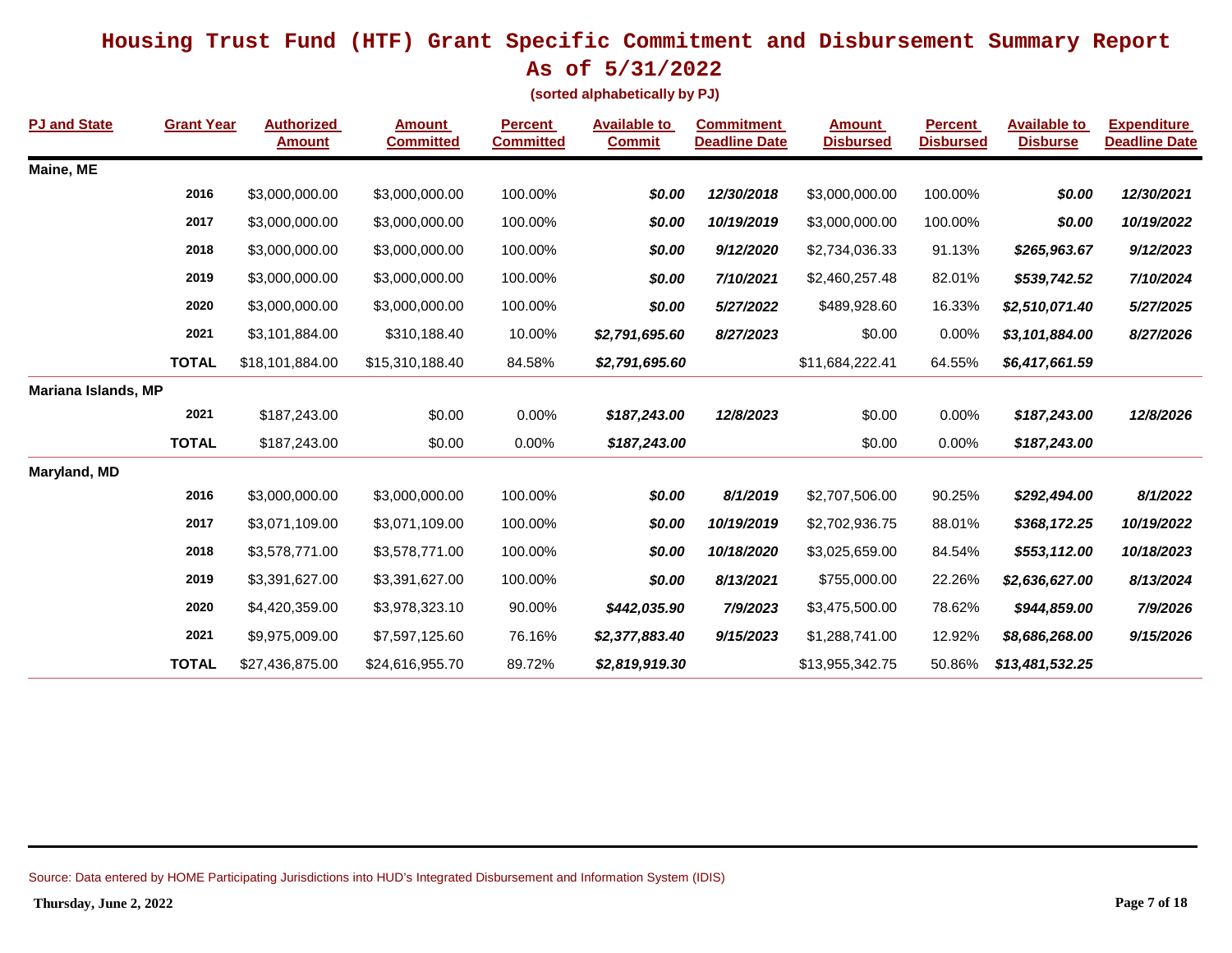**As of 5/31/2022**

**(sorted alphabetically by PJ)**

| <b>PJ and State</b>      | <b>Grant Year</b> | <b>Authorized</b><br><b>Amount</b> | <b>Amount</b><br><b>Committed</b> | <b>Percent</b><br><b>Committed</b> | <b>Available to</b><br><b>Commit</b> | <b>Commitment</b><br><b>Deadline Date</b> | <b>Amount</b><br><b>Disbursed</b> | <b>Percent</b><br><b>Disbursed</b> | <b>Available to</b><br><b>Disburse</b> | <b>Expenditure</b><br><b>Deadline Date</b> |
|--------------------------|-------------------|------------------------------------|-----------------------------------|------------------------------------|--------------------------------------|-------------------------------------------|-----------------------------------|------------------------------------|----------------------------------------|--------------------------------------------|
| <b>Massachusetts, MA</b> |                   |                                    |                                   |                                    |                                      |                                           |                                   |                                    |                                        |                                            |
|                          | 2016              | \$3,423,773.00                     | \$3,423,773.00                    | 100.00%                            | \$0.00                               | 10/11/2018                                | \$3,423,773.00                    | 100.00%                            | \$0.00                                 | 10/11/2021                                 |
|                          | 2017              | \$4,604,660.00                     | \$4,604,660.00                    | 100.00%                            | \$0.00                               | 9/12/2019                                 | \$4,483,499.38                    | 97.37%                             | \$121,160.62                           | 9/12/2022                                  |
|                          | 2018              | \$5,720,333.00                     | \$5,720,333.00                    | 100.00%                            | \$0.00                               | 9/12/2020                                 | \$4,745,673.46                    | 82.96%                             | \$974,659.54                           | 9/12/2023                                  |
|                          | 2019              | \$5,152,337.00                     | \$5,152,337.00                    | 100.00%                            | \$0.00                               | 8/27/2021                                 | \$2,262,486.24                    | 43.91%                             | \$2,889,850.76                         | 8/27/2024                                  |
|                          | 2020              | \$7,039,756.00                     | \$703,975.60                      | 10.00%                             | \$6,335,780.40                       | 1/7/2023                                  | \$3,000.00                        | 0.04%                              | \$7,036,756.00                         | 1/7/2026                                   |
|                          | 2021              | \$16,987,942.00                    | \$0.00                            | 0.00%                              | \$16,987,942.00                      | 8/6/2023                                  | \$0.00                            | 0.00%                              | \$16,987,942.00                        | 8/6/2026                                   |
|                          | <b>TOTAL</b>      | \$42,928,801.00                    | \$19,605,078.60                   | 45.67%                             | \$23,323,722.40                      |                                           | \$14,918,432.08                   | 34.75%                             | \$28,010,368.92                        |                                            |
| Michigan, MI             |                   |                                    |                                   |                                    |                                      |                                           |                                   |                                    |                                        |                                            |
|                          | 2016              | \$3,527,747.00                     | \$3,527,747.00                    | 100.00%                            | \$0.00                               | 8/1/2019                                  | \$3,527,747.00                    | 100.00%                            | \$0.00                                 | 8/1/2022                                   |
|                          | 2017              | \$4,851,072.00                     | \$4,851,072.00                    | 100.00%                            | \$0.00                               | 10/19/2019                                | \$4,801,072.00                    | 98.97%                             | \$50,000.00                            | 10/19/2022                                 |
|                          | 2018              | \$6,004,558.00                     | \$6,004,558.00                    | 100.00%                            | \$0.00                               | 9/19/2020                                 | \$5,212,446.86                    | 86.81%                             | \$792,111.14                           | 9/19/2023                                  |
|                          | 2019              | \$5,363,424.00                     | \$5,363,424.00                    | 100.00%                            | \$0.00                               | 7/12/2021                                 | \$3,439,989.66                    | 64.14%                             | \$1,923,434.34                         | 7/12/2024                                  |
|                          | 2020              | \$7,364,581.00                     | \$1,108,507.20                    | 15.05%                             | \$6,256,073.80                       | 11/12/2022                                | \$736,458.10                      | 10.00%                             | \$6,628,122.90                         | 11/12/2025                                 |
|                          | 2021              | \$17,158,160.00                    | \$1,715,816.00                    | 10.00%                             | \$15,442,344.00                      | 8/16/2023                                 | \$1,715,816.00                    | 10.00%                             | \$15,442,344.00                        | 8/16/2026                                  |
|                          | <b>TOTAL</b>      | \$44,269,542.00                    | \$22,571,124.20                   | 50.99%                             | \$21,698,417.80                      |                                           | \$19,433,529.62                   | 43.90%                             | \$24,836,012.38                        |                                            |
| Minnesota, MN            |                   |                                    |                                   |                                    |                                      |                                           |                                   |                                    |                                        |                                            |
|                          | 2016              | \$3,000,000.00                     | \$3,000,000.00                    | 100.00%                            | \$0.00                               | 12/30/2018                                | \$3,000,000.00                    | 100.00%                            | \$0.00                                 | 12/30/2021                                 |
|                          | 2017              | \$3,118,428.00                     | \$3,118,428.00                    | 100.00%                            | \$0.00                               | 9/22/2019                                 | \$3,118,428.00                    | 100.00%                            | \$0.00                                 | 9/22/2022                                  |
|                          | 2018              | \$3,445,781.00                     | \$3,445,781.00                    | 100.00%                            | \$0.00                               | 9/12/2020                                 | \$3,445,781.00                    | 100.00%                            | \$0.00                                 | 9/12/2023                                  |
|                          | 2019              | \$3,228,942.00                     | \$3,228,942.00                    | 100.00%                            | \$0.00                               | 7/12/2021                                 | \$2,742,280.83                    | 84.93%                             | \$486,661.17                           | 7/12/2024                                  |
|                          | 2020              | \$4,078,002.00                     | \$407,800.00                      | 10.00%                             | \$3,670,202.00                       | 6/23/2022                                 | \$357,799.78                      | 8.77%                              | \$3,720,202.22                         | 6/23/2025                                  |
|                          | 2021              | \$9,252,948.00                     | \$205,137.35                      | 2.22%                              | \$9,047,810.65                       | 8/11/2023                                 | \$205,137.35                      | 2.22%                              | \$9,047,810.65                         | 8/11/2026                                  |
|                          | <b>TOTAL</b>      | \$26,124,101.00                    | \$13,406,088.35                   | 51.32%                             | \$12,718,012.65                      |                                           | \$12,869,426.96                   | 49.26%                             | \$13,254,674.04                        |                                            |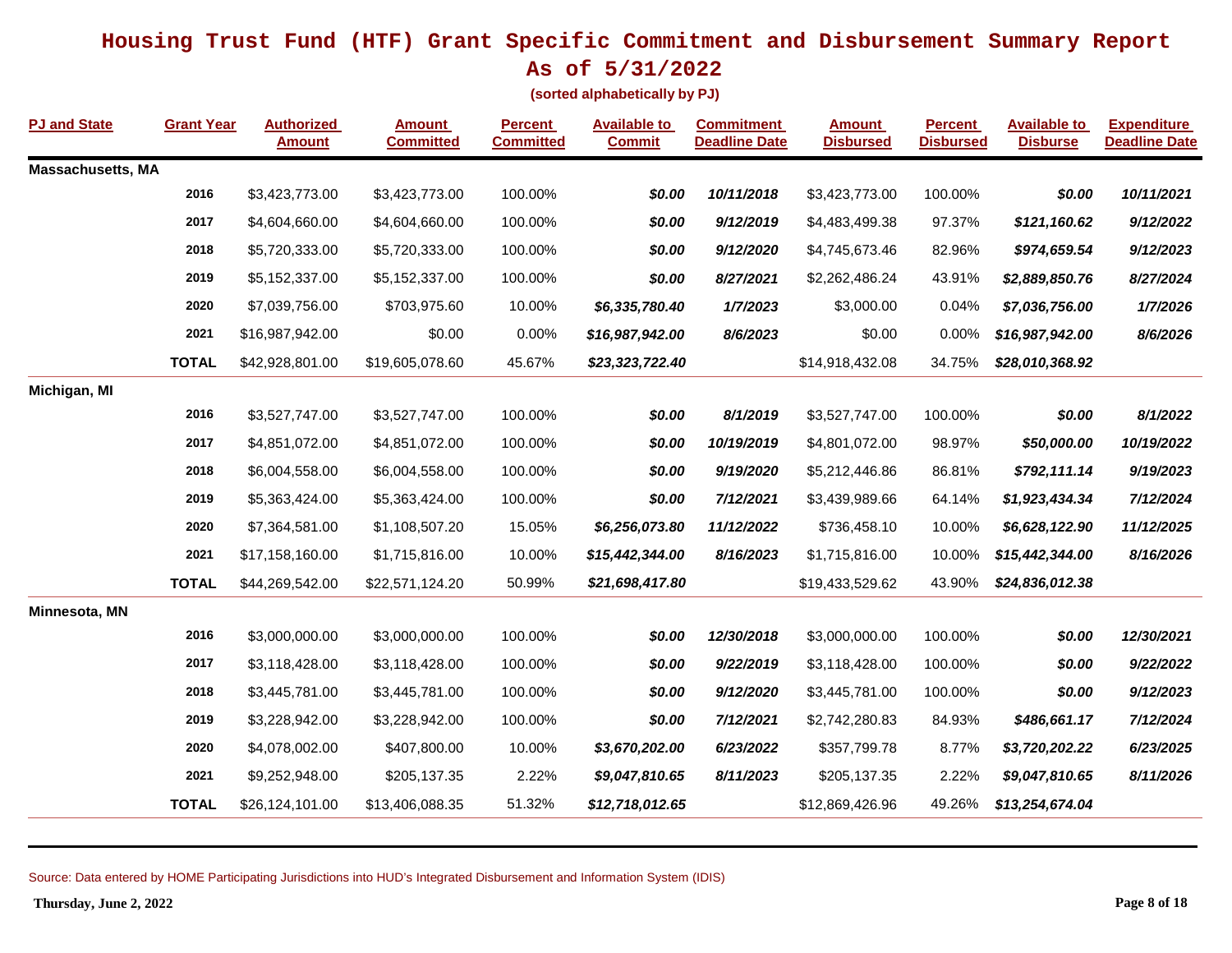**As of 5/31/2022**

**(sorted alphabetically by PJ)**

| <b>PJ and State</b>    | <b>Grant Year</b> | <b>Authorized</b><br><b>Amount</b> | <b>Amount</b><br><b>Committed</b> | <b>Percent</b><br><b>Committed</b> | <b>Available to</b><br><b>Commit</b> | <b>Commitment</b><br><b>Deadline Date</b> | <b>Amount</b><br><b>Disbursed</b> | <b>Percent</b><br><b>Disbursed</b> | <b>Available to</b><br><b>Disburse</b> | <b>Expenditure</b><br><b>Deadline Date</b> |
|------------------------|-------------------|------------------------------------|-----------------------------------|------------------------------------|--------------------------------------|-------------------------------------------|-----------------------------------|------------------------------------|----------------------------------------|--------------------------------------------|
| <b>Mississippi, MS</b> |                   |                                    |                                   |                                    |                                      |                                           |                                   |                                    |                                        |                                            |
|                        | 2016              | \$3,000,000.00                     | \$3,000,000.00                    | 100.00%                            | \$0.00                               | 3/2/2019                                  | \$3,000,000.00                    | 100.00%                            | \$0.00                                 | 3/2/2022                                   |
|                        | 2017              | \$3,000,000.00                     | \$2,640,451.80                    | 88.02%                             | \$359,548.20                         | 9/22/2019                                 | \$1,703,281.80                    | 56.78%                             | \$1,296,718.20                         | 9/22/2022                                  |
|                        | 2018              | \$3,000,000.00                     | \$2,995,982.27                    | 99.87%                             | \$4,017.73                           | 9/12/2020                                 | \$2,617,396.60                    | 87.25%                             | \$382,603.40                           | 9/12/2023                                  |
|                        | 2019              | \$3,000,000.00                     | \$2,977,569.23                    | 99.25%                             | \$22,430.77                          | 8/13/2021                                 | \$352,569.23                      | 11.75%                             | \$2,647,430.77                         | 8/13/2024                                  |
|                        | 2020              | \$3,000,000.00                     | \$1,468,270.00                    | 48.94%                             | \$1,531,730.00                       | 3/30/2023                                 | \$0.00                            | 0.00%                              | \$3,000,000.00                         | 3/30/2026                                  |
|                        | 2021              | \$4,012,018.00                     | \$0.00                            | 0.00%                              | \$4,012,018.00                       | 11/17/2023                                | \$0.00                            | 0.00%                              | \$4,012,018.00                         | 11/17/2026                                 |
|                        | <b>TOTAL</b>      | \$19,012,018.00                    | \$13,082,273.30                   | 68.81%                             | \$5,929,744.70                       |                                           | \$7,673,247.63                    | 40.36%                             | \$11,338,770.37                        |                                            |
| Missouri, MO           |                   |                                    |                                   |                                    |                                      |                                           |                                   |                                    |                                        |                                            |
|                        | 2016              | \$3,000,000.00                     | \$3,000,000.00                    | 100.00%                            | \$0.00                               | 3/2/2019                                  | \$3,000,000.00                    | 100.00%                            | \$0.00                                 | 3/2/2022                                   |
|                        | 2017              | \$3,357,775.00                     | \$3,171,997.50                    | 94.47%                             | \$185,777.50                         | 1/25/2020                                 | \$2,800,213.15                    | 83.39%                             | \$557,561.85                           | 1/25/2023                                  |
|                        | 2018              | \$3,970,270.00                     | \$3,551,990.28                    | 89.46%                             | \$418,279.72                         | 9/19/2020                                 | \$1,623,821.01                    | 40.90%                             | \$2,346,448.99                         | 9/19/2023                                  |
|                        | 2019              | \$3,647,539.00                     | \$3,282,785.10                    | 90.00%                             | \$364,753.90                         | 7/31/2021                                 | \$1,911,017.92                    | 52.39%                             | \$1,736,521.08                         | 7/31/2024                                  |
|                        | 2020              | \$4,668,023.00                     | \$3,696,214.90                    | 79.18%                             | \$971,808.10                         | 1/11/2023                                 | \$1,066,804.04                    | 22.85%                             | \$3,601,218.96                         | 1/11/2026                                  |
|                        | 2021              | \$10,536,095.00                    | \$0.00                            | 0.00%                              | \$10,536,095.00                      | 7/30/2023                                 | \$0.00                            | 0.00%                              | \$10,536,095.00                        | 7/30/2026                                  |
|                        | <b>TOTAL</b>      | \$29,179,702.00                    | \$16,702,987.78                   | 57.24%                             | \$12,476,714.22                      |                                           | \$10,401,856.12                   | 35.65%                             | \$18,777,845.88                        |                                            |
| Montana, MT            |                   |                                    |                                   |                                    |                                      |                                           |                                   |                                    |                                        |                                            |
|                        | 2016              | \$3,000,000.00                     | \$3,000,000.00                    | 100.00%                            | \$0.00                               | 12/30/2018                                | \$3,000,000.00                    | 100.00%                            | \$0.00                                 | 12/30/2021                                 |
|                        | 2017              | \$3,000,000.00                     | \$3,000,000.00                    | 100.00%                            | \$0.00                               | 10/19/2019                                | \$3,000,000.00                    | 100.00%                            | \$0.00                                 | 10/19/2022                                 |
|                        | 2018              | \$3,000,000.00                     | \$3,000,000.00                    | 100.00%                            | \$0.00                               | 10/3/2020                                 | \$2,834,490.00                    | 94.48%                             | \$165,510.00                           | 10/3/2023                                  |
|                        | 2019              | \$3,000,000.00                     | \$3,000,000.00                    | 100.00%                            | \$0.00                               | 9/17/2021                                 | \$2,876,054.69                    | 95.87%                             | \$123,945.31                           | 9/17/2024                                  |
|                        | 2020              | \$3,000,000.00                     | \$3,000,000.00                    | 100.00%                            | \$0.00                               | 6/3/2023                                  | \$1,109,543.54                    | 36.98%                             | \$1,890,456.46                         | 6/3/2026                                   |
|                        | 2021              | \$3,101,884.00                     | \$1,701,884.00                    | 54.87%                             | \$1,400,000.00                       | 8/13/2023                                 | \$0.00                            | 0.00%                              | \$3,101,884.00                         | 8/13/2026                                  |
|                        | <b>TOTAL</b>      | \$18,101,884.00                    | \$16,701,884.00                   | 92.27%                             | \$1,400,000.00                       |                                           | \$12,820,088.23                   | 70.82%                             | \$5,281,795.77                         |                                            |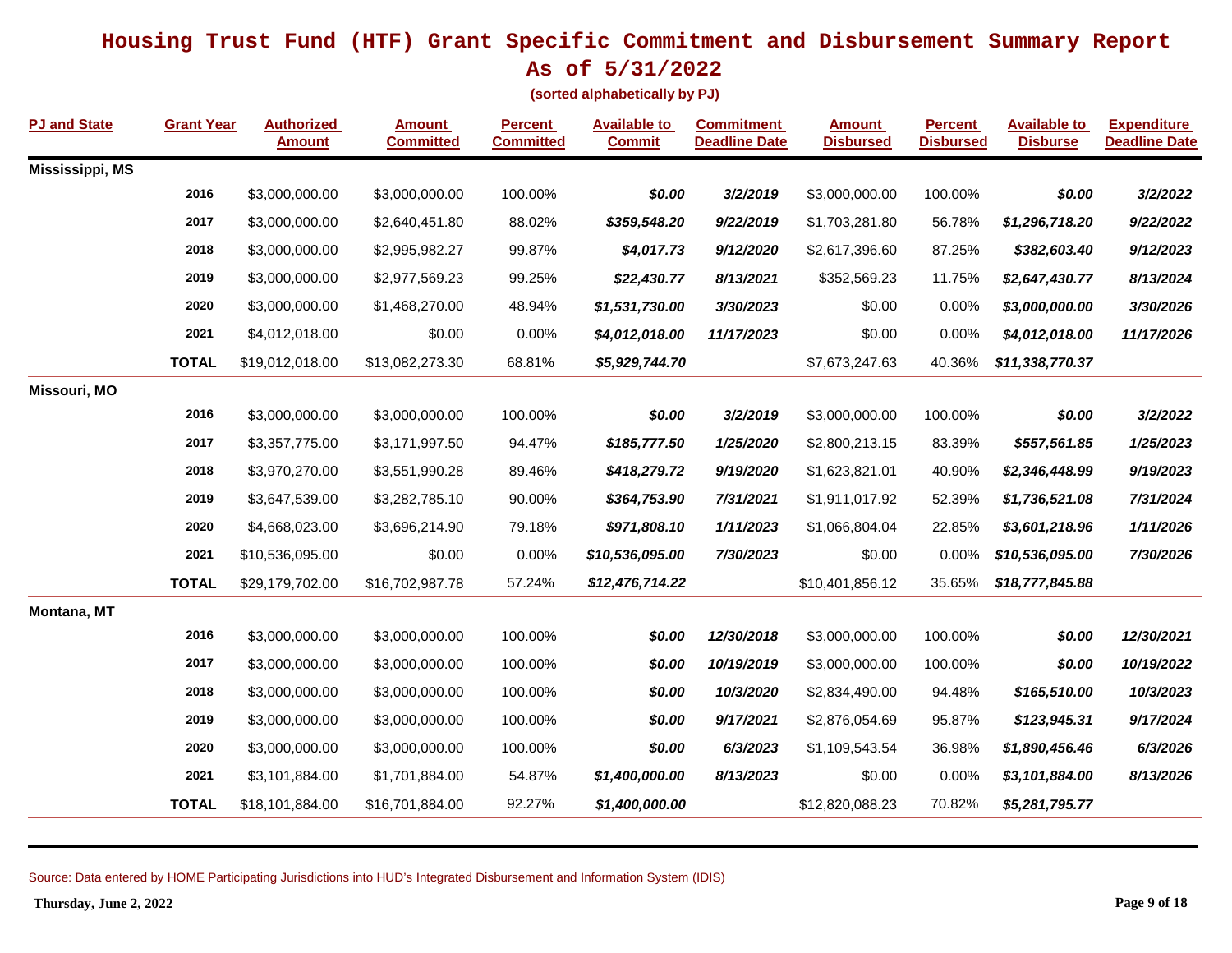**As of 5/31/2022**

**(sorted alphabetically by PJ)**

| PJ and State             | <b>Grant Year</b> | <b>Authorized</b><br><b>Amount</b> | Amount<br><b>Committed</b> | <b>Percent</b><br><b>Committed</b> | <b>Available to</b><br><b>Commit</b> | <b>Commitment</b><br><b>Deadline Date</b> | <b>Amount</b><br><b>Disbursed</b> | <b>Percent</b><br><b>Disbursed</b> | <b>Available to</b><br><b>Disburse</b> | <b>Expenditure</b><br><b>Deadline Date</b> |
|--------------------------|-------------------|------------------------------------|----------------------------|------------------------------------|--------------------------------------|-------------------------------------------|-----------------------------------|------------------------------------|----------------------------------------|--------------------------------------------|
| Nebraska, NE             |                   |                                    |                            |                                    |                                      |                                           |                                   |                                    |                                        |                                            |
|                          | 2016              | \$3,000,000.00                     | \$3,000,000.00             | 100.00%                            | \$0.00                               | 3/2/2019                                  | \$3,000,000.00                    | 100.00%                            | \$0.00                                 | 3/2/2022                                   |
|                          | 2017              | \$3,000,000.00                     | \$3,191,240.00             | 106.37%                            | (\$191, 240.00)                      | 10/19/2019                                | \$2,787,380.17                    | 92.91%                             | \$212,619.83                           | 10/19/2022                                 |
|                          | 2018              | \$3,000,000.00                     | \$3,000,000.00             | 100.00%                            | \$0.00                               | 9/12/2020                                 | \$2,357,641.38                    | 78.59%                             | \$642,358.62                           | 9/12/2023                                  |
|                          | 2019              | \$3,000,000.00                     | \$3,000,000.00             | 100.00%                            | \$0.00                               | 8/27/2021                                 | \$2,184,342.75                    | 72.81%                             | \$815,657.25                           | 8/27/2024                                  |
|                          | 2020              | \$3,000,000.00                     | \$2,975,805.00             | 99.19%                             | \$24,195.00                          | 7/30/2022                                 | \$0.00                            | 0.00%                              | \$3,000,000.00                         | 7/30/2025                                  |
|                          | 2021              | \$3,101,884.00                     | \$310,188.40               | 10.00%                             | \$2,791,695.60                       | 8/11/2023                                 | \$0.00                            | 0.00%                              | \$3,101,884.00                         | 8/11/2026                                  |
|                          | <b>TOTAL</b>      | \$18,101,884.00                    | \$15,477,233.40            | 85.50%                             | \$2,624,650.60                       |                                           | \$10,329,364.30                   | 57.06%                             | \$7,772,519.70                         |                                            |
| Nevada, NV               |                   |                                    |                            |                                    |                                      |                                           |                                   |                                    |                                        |                                            |
|                          | 2016              | \$3,000,000.00                     | \$3,000,000.00             | 100.00%                            | \$0.00                               | 11/3/2018                                 | \$3,000,000.00                    | 100.00%                            | \$0.00                                 | 11/3/2021                                  |
|                          | 2017              | \$3,000,000.00                     | \$3,000,000.00             | 100.00%                            | \$0.00                               | 3/28/2020                                 | \$2,990,000.00                    | 99.67%                             | \$10,000.00                            | 3/28/2023                                  |
|                          | 2018              | \$3,000,000.00                     | \$3,000,000.00             | 100.00%                            | \$0.00                               | 10/29/2020                                | \$2,768,857.93                    | 92.30%                             | \$231,142.07                           | 10/29/2023                                 |
|                          | 2019              | \$3,000,000.00                     | \$2,700,000.00             | 90.00%                             | \$300,000.00                         | 11/1/2021                                 | \$2,691,000.00                    | 89.70%                             | \$309,000.00                           | 11/1/2024                                  |
|                          | 2020              | \$3,142,533.00                     | \$1,828,279.70             | 58.18%                             | \$1,314,253.30                       | 9/18/2022                                 | \$1,808,280.00                    | 57.54%                             | \$1,334,253.00                         | 9/18/2025                                  |
|                          | 2021              | \$6,754,852.00                     | \$0.00                     | 0.00%                              | \$6,754,852.00                       | 9/1/2023                                  | \$0.00                            | 0.00%                              | \$6,754,852.00                         | 9/1/2026                                   |
|                          | <b>TOTAL</b>      | \$21,897,385.00                    | \$13,528,279.70            | 61.78%                             | \$8,369,105.30                       |                                           | \$13,258,137.93                   | 60.55%                             | \$8,639,247.07                         |                                            |
| <b>New Hampshire, NH</b> |                   |                                    |                            |                                    |                                      |                                           |                                   |                                    |                                        |                                            |
|                          | 2016              | \$3,000,000.00                     | \$3,000,000.00             | 100.00%                            | \$0.00                               | 11/3/2018                                 | \$3,000,000.00                    | 100.00%                            | \$0.00                                 | 11/3/2021                                  |
|                          | 2017              | \$3,000,000.00                     | \$3,000,000.00             | 100.00%                            | \$0.00                               | 10/19/2019                                | \$3,000,000.00                    | 100.00%                            | \$0.00                                 | 10/19/2022                                 |
|                          | 2018              | \$3,000,000.00                     | \$3,000,000.00             | 100.00%                            | \$0.00                               | 9/12/2020                                 | \$3,000,000.00                    | 100.00%                            | \$0.00                                 | 9/12/2023                                  |
|                          | 2019              | \$3,000,000.00                     | \$3,000,000.00             | 100.00%                            | \$0.00                               | 8/27/2021                                 | \$1,290,742.30                    | 43.02%                             | \$1,709,257.70                         | 8/27/2024                                  |
|                          | 2020              | \$3,000,000.00                     | \$1,056,726.00             | 35.22%                             | \$1,943,274.00                       | 8/3/2022                                  | \$0.00                            | 0.00%                              | \$3,000,000.00                         | 8/3/2025                                   |
|                          | 2021              | \$3,101,884.00                     | \$0.00                     | 0.00%                              | \$3,101,884.00                       | 8/6/2023                                  | \$0.00                            | 0.00%                              | \$3,101,884.00                         | 8/6/2026                                   |
|                          | <b>TOTAL</b>      | \$18,101,884.00                    | \$13,056,726.00            | 72.13%                             | \$5,045,158.00                       |                                           | \$10,290,742.30                   | 56.85%                             | \$7,811,141.70                         |                                            |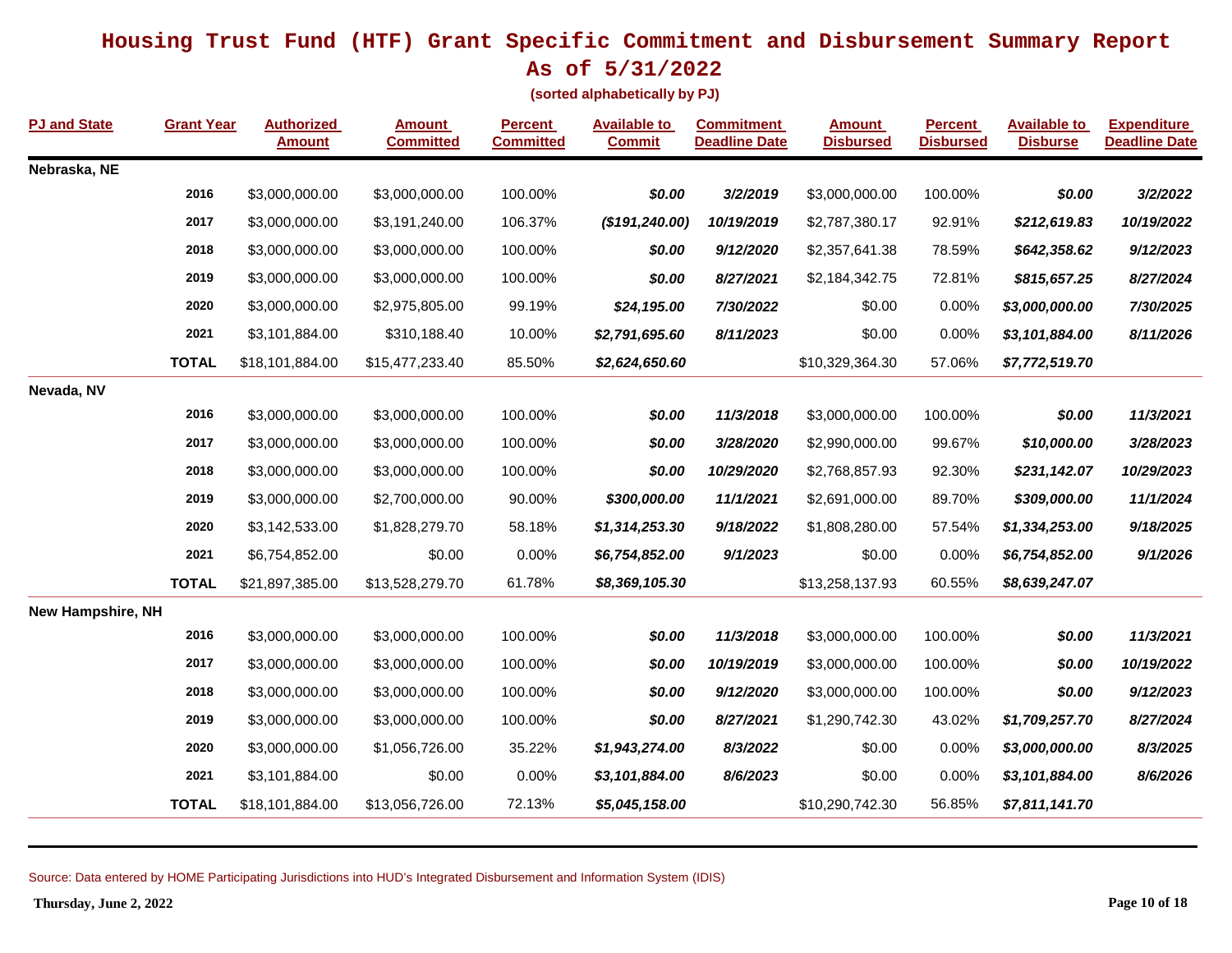**As of 5/31/2022**

**(sorted alphabetically by PJ)**

| <b>PJ and State</b>   | <b>Grant Year</b> | <b>Authorized</b><br><b>Amount</b> | <b>Amount</b><br><b>Committed</b> | <b>Percent</b><br><b>Committed</b> | <b>Available to</b><br><b>Commit</b> | <b>Commitment</b><br><b>Deadline Date</b> | <b>Amount</b><br><b>Disbursed</b> | <b>Percent</b><br><b>Disbursed</b> | <b>Available to</b><br><b>Disburse</b> | <b>Expenditure</b><br><b>Deadline Date</b> |
|-----------------------|-------------------|------------------------------------|-----------------------------------|------------------------------------|--------------------------------------|-------------------------------------------|-----------------------------------|------------------------------------|----------------------------------------|--------------------------------------------|
| New Jersey, NJ        |                   |                                    |                                   |                                    |                                      |                                           |                                   |                                    |                                        |                                            |
|                       | 2016              | \$3,738,267.00                     | \$3,738,267.00                    | 100.00%                            | \$0.00                               | 3/6/2019                                  | \$3,738,267.00                    | 100.00%                            | \$0.00                                 | 3/6/2022                                   |
|                       | 2017              | \$5,599,220.00                     | \$5,599,220.00                    | 100.00%                            | \$0.00                               | 10/19/2019                                | \$4,094,109.50                    | 73.12%                             | \$1,505,110.50                         | 10/19/2022                                 |
|                       | 2018              | \$7,726,903.00                     | \$7,726,903.00                    | 100.00%                            | \$0.00                               | 9/12/2020                                 | \$2,679,671.42                    | 34.68%                             | \$5,047,231.58                         | 9/12/2023                                  |
|                       | 2019              | \$6,968,067.00                     | \$6,968,067.00                    | 100.00%                            | \$0.00                               | 8/27/2021                                 | \$333,200.00                      | 4.78%                              | \$6,634,867.00                         | 8/27/2024                                  |
|                       | 2020              | \$10,037,054.00                    | \$3,617,038.40                    | 36.04%                             | \$6,420,015.60                       | 9/3/2022                                  | \$0.00                            | 0.00%                              | \$10,037,054.00                        | 9/3/2025                                   |
|                       | 2021              | \$24,354,671.00                    | \$2,435,467.10                    | 10.00%                             | \$21,919,203.90                      | 9/22/2023                                 | \$0.00                            | 0.00%                              | \$24,354,671.00                        | 9/22/2026                                  |
|                       | <b>TOTAL</b>      | \$58,424,182.00                    | \$30,084,962.50                   | 51.49%                             | \$28,339,219.50                      |                                           | \$10,845,247.92                   | 18.56%                             | \$47,578,934.08                        |                                            |
| <b>New Mexico, NM</b> |                   |                                    |                                   |                                    |                                      |                                           |                                   |                                    |                                        |                                            |
|                       | 2016              | \$3,000,000.00                     | \$3,000,000.00                    | 100.00%                            | \$0.00                               | 12/30/2018                                | \$3,000,000.00                    | 100.00%                            | \$0.00                                 | 12/30/2021                                 |
|                       | 2017              | \$3,000,000.00                     | \$3,000,000.00                    | 100.00%                            | \$0.00                               | 10/19/2019                                | \$3,000,000.00                    | 100.00%                            | \$0.00                                 | 10/19/2022                                 |
|                       | 2018              | \$3,000,000.00                     | \$3,000,000.00                    | 100.00%                            | \$0.00                               | 9/12/2020                                 | \$2,960,000.00                    | 98.67%                             | \$40,000.00                            | 9/12/2023                                  |
|                       | 2019              | \$3,000,000.00                     | \$3,000,000.00                    | 100.00%                            | \$0.00                               | 7/31/2021                                 | \$2,850,000.00                    | 95.00%                             | \$150,000.00                           | 7/31/2024                                  |
|                       | 2020              | \$3,000,000.00                     | \$2,775,000.00                    | 92.50%                             | \$225,000.00                         | 6/8/2022                                  | \$1,000,777.00                    | 33.36%                             | \$1,999,223.00                         | 6/8/2025                                   |
|                       | 2021              | \$3,186,129.00                     | \$93,339.00                       | 2.93%                              | \$3,092,790.00                       | 8/11/2023                                 | \$71,378.90                       | 2.24%                              | \$3,114,750.10                         | 8/11/2026                                  |
|                       | <b>TOTAL</b>      | \$18,186,129.00                    | \$14,868,339.00                   | 81.76%                             | \$3,317,790.00                       |                                           | \$12,882,155.90                   | 70.84%                             | \$5,303,973.10                         |                                            |
| New York, NY          |                   |                                    |                                   |                                    |                                      |                                           |                                   |                                    |                                        |                                            |
|                       | 2016              | \$7,033,924.00                     | \$7,033,924.00                    | 100.00%                            | \$0.00                               | 12/30/2018                                | \$7,033,924.00                    | 100.00%                            | \$0.00                                 | 12/30/2021                                 |
|                       | 2017              | \$14,790,240.00                    | \$14,790,240.00                   | 100.00%                            | \$0.00                               | 10/19/2019                                | \$12,121,746.00                   | 81.96%                             | \$2,668,494.00                         | 10/19/2022                                 |
|                       | 2018              | \$22,171,681.00                    | \$22,171,681.00                   | 100.00%                            | \$0.00                               | 10/3/2020                                 | \$18,987,412.38                   | 85.64%                             | \$3,184,268.62                         | 10/3/2023                                  |
|                       | 2019              | \$19,152,427.00                    | \$19,152,427.00                   | 100.00%                            | \$0.00                               | 10/23/2021                                | \$12,232,137.05                   | 63.87%                             | \$6,920,289.95                         | 10/23/2024                                 |
|                       | 2020              | \$29,127,880.00                    | \$18,377,410.00                   | 63.09%                             | \$10,750,470.00                      | 11/3/2022                                 | \$8,575,833.56                    | 29.44%                             | \$20,552,046.44                        | 11/3/2025                                  |
|                       | 2021              | \$73,383,641.00                    | \$0.00                            | 0.00%                              | \$73,383,641.00                      | 9/15/2023                                 | \$0.00                            | 0.00%                              | \$73,383,641.00                        | 9/15/2026                                  |
|                       | <b>TOTAL</b>      | \$165,659,793.00                   | \$81,525,682.00                   | 49.21%                             | \$84,134,111.00                      |                                           | \$58,951,052.99                   |                                    | 35.59% \$106,708,740.01                |                                            |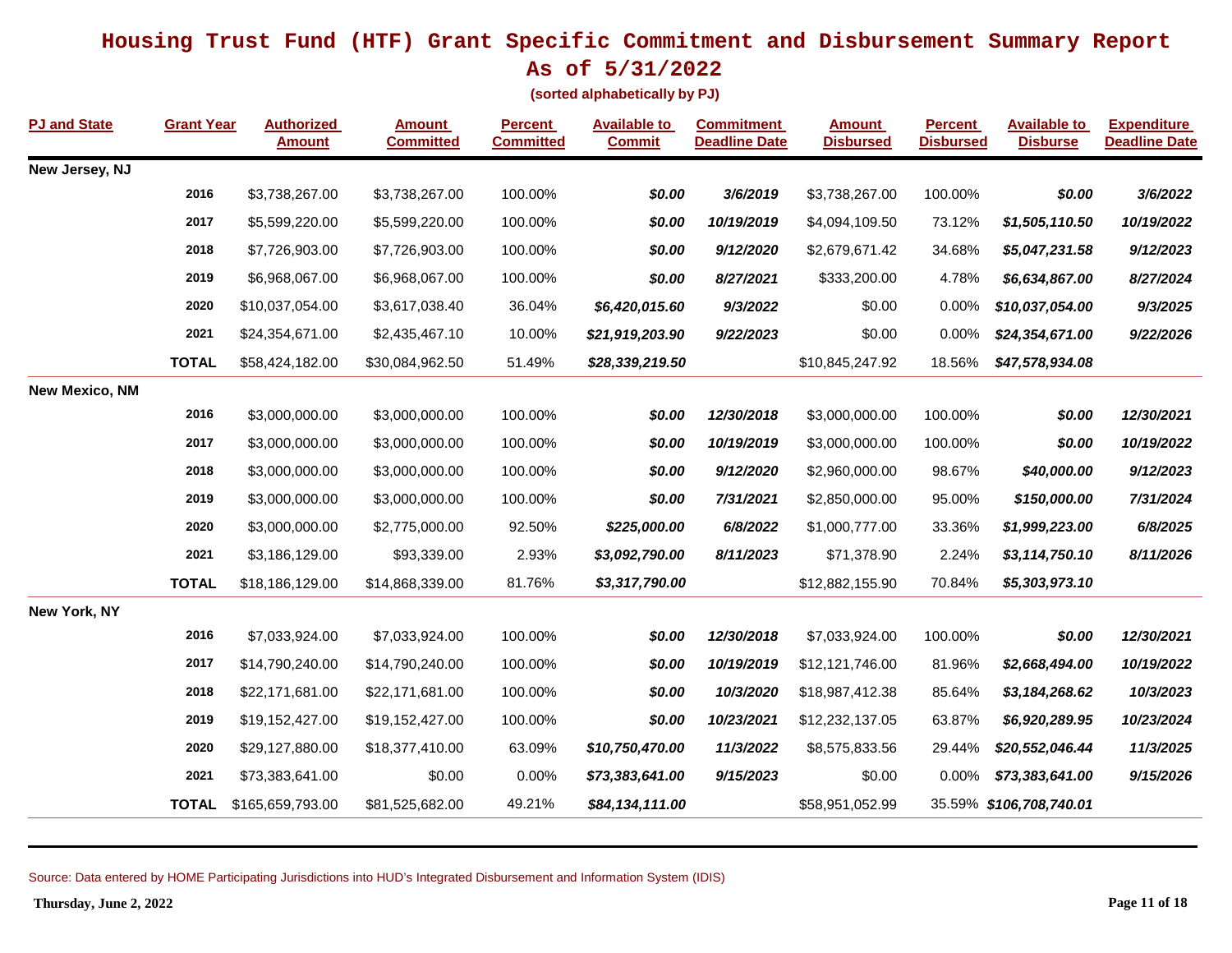**As of 5/31/2022**

**(sorted alphabetically by PJ)**

| PJ and State       | <b>Grant Year</b> | <b>Authorized</b><br><b>Amount</b> | <b>Amount</b><br><b>Committed</b> | <b>Percent</b><br><b>Committed</b> | <b>Available to</b><br><b>Commit</b> | <b>Commitment</b><br><b>Deadline Date</b> | <b>Amount</b><br><b>Disbursed</b> | <b>Percent</b><br><b>Disbursed</b> | <b>Available to</b><br><b>Disburse</b> | <b>Expenditure</b><br><b>Deadline Date</b> |
|--------------------|-------------------|------------------------------------|-----------------------------------|------------------------------------|--------------------------------------|-------------------------------------------|-----------------------------------|------------------------------------|----------------------------------------|--------------------------------------------|
| North Carolina, NC |                   |                                    |                                   |                                    |                                      |                                           |                                   |                                    |                                        |                                            |
|                    | 2016              | \$3,284,215.00                     | \$3,284,215.00                    | 100.00%                            | \$0.00                               | 3/2/2019                                  | \$3,284,215.00                    | 100.00%                            | \$0.00                                 | 3/2/2022                                   |
|                    | 2017              | \$4,433,361.00                     | \$4,433,361.00                    | 100.00%                            | \$0.00                               | 7/12/2020                                 | \$4,233,361.00                    | 95.49%                             | \$200,000.00                           | 7/12/2023                                  |
|                    | 2018              | \$5,874,191.00                     | \$5,874,191.00                    | 100.00%                            | \$0.00                               | 2/28/2021                                 | \$3,597,998.00                    | 61.25%                             | \$2,276,193.00                         | 2/29/2024                                  |
|                    | 2019              | \$5,259,160.00                     | \$5,259,160.00                    | 100.00%                            | \$0.00                               | 8/27/2021                                 | \$933,244.00                      | 17.75%                             | \$4,325,916.00                         | 8/27/2024                                  |
|                    | 2020              | \$7,251,897.00                     | \$4,291,945.70                    | 59.18%                             | \$2,959,951.30                       | 9/1/2022                                  | \$191,756.00                      | 2.64%                              | \$7,060,141.00                         | 9/1/2025                                   |
|                    | 2021              | \$17,493,694.00                    | \$0.00                            | 0.00%                              | \$17,493,694.00                      | 8/13/2023                                 | \$0.00                            | 0.00%                              | \$17,493,694.00                        | 8/13/2026                                  |
|                    | <b>TOTAL</b>      | \$43,596,518.00                    | \$23,142,872.70                   | 53.08%                             | \$20,453,645.30                      |                                           | \$12,240,574.00                   | 28.08%                             | \$31,355,944.00                        |                                            |
| North Dakota, ND   |                   |                                    |                                   |                                    |                                      |                                           |                                   |                                    |                                        |                                            |
|                    | 2016              | \$3,000,000.00                     | \$3,000,000.00                    | 100.00%                            | \$0.00                               | 11/3/2018                                 | \$3,000,000.00                    | 100.00%                            | \$0.00                                 | 11/3/2021                                  |
|                    | 2017              | \$3,000,000.00                     | \$2,940,000.00                    | 98.00%                             | \$60,000.00                          | 9/22/2019                                 | \$2,937,417.98                    | 97.91%                             | \$62,582.02                            | 9/22/2022                                  |
|                    | 2018              | \$3,000,000.00                     | \$2,830,000.00                    | 94.33%                             | \$170,000.00                         | 9/12/2020                                 | \$2,826,813.04                    | 94.23%                             | \$173,186.96                           | 9/12/2023                                  |
|                    | 2019              | \$3,000,000.00                     | \$2,910,000.00                    | 97.00%                             | \$90,000.00                          | 8/13/2021                                 | \$10,000.00                       | 0.33%                              | \$2,990,000.00                         | 8/13/2024                                  |
|                    | 2020              | \$3,000,000.00                     | \$950,000.00                      | 31.67%                             | \$2,050,000.00                       | 9/1/2022                                  | \$902,500.00                      | 30.08%                             | \$2,097,500.00                         | 9/1/2025                                   |
|                    | 2021              | \$3,101,884.00                     | \$0.00                            | 0.00%                              | \$3,101,884.00                       | 7/30/2023                                 | \$0.00                            | 0.00%                              | \$3,101,884.00                         | 7/30/2026                                  |
|                    | <b>TOTAL</b>      | \$18,101,884.00                    | \$12,630,000.00                   | 69.77%                             | \$5,471,884.00                       |                                           | \$9,676,731.02                    | 53.46%                             | \$8,425,152.98                         |                                            |
| Ohio, OH           |                   |                                    |                                   |                                    |                                      |                                           |                                   |                                    |                                        |                                            |
|                    | 2016              | \$3,747,502.00                     | \$3,747,502.00                    | 100.00%                            | \$0.00                               | 12/30/2018                                | \$3,747,502.00                    | 100.00%                            | \$0.00                                 | 12/30/2021                                 |
|                    | 2017              | \$5,511,230.00                     | \$5,511,230.00                    | 100.00%                            | \$0.00                               | 10/19/2019                                | \$4,875,963.00                    | 88.47%                             | \$635,267.00                           | 10/19/2022                                 |
|                    | 2018              | \$6,971,712.00                     | \$6,700,000.00                    | 96.10%                             | \$271,712.00                         | 9/12/2020                                 | \$2,302,975.96                    | 33.03%                             | \$4,668,736.04                         | 9/12/2023                                  |
|                    | 2019              | \$6,190,138.00                     | \$6,119,814.65                    | 98.86%                             | \$70,323.35                          | 7/23/2021                                 | \$5,263,087.17                    | 85.02%                             | \$927,050.83                           | 7/23/2024                                  |
|                    | 2020              | \$8,755,082.00                     | \$8,755,082.00                    | 100.00%                            | \$0.00                               | 7/31/2022                                 | \$0.00                            | 0.00%                              | \$8,755,082.00                         | 7/31/2025                                  |
|                    | 2021              | \$21,186,076.00                    | \$0.00                            | 0.00%                              | \$21,186,076.00                      | 8/27/2023                                 | \$0.00                            | 0.00%                              | \$21,186,076.00                        | 8/27/2026                                  |
|                    | <b>TOTAL</b>      | \$52,361,740.00                    | \$30,833,628.65                   | 58.89%                             | \$21,528,111.35                      |                                           | \$16,189,528.13                   | 30.92%                             | \$36,172,211.87                        |                                            |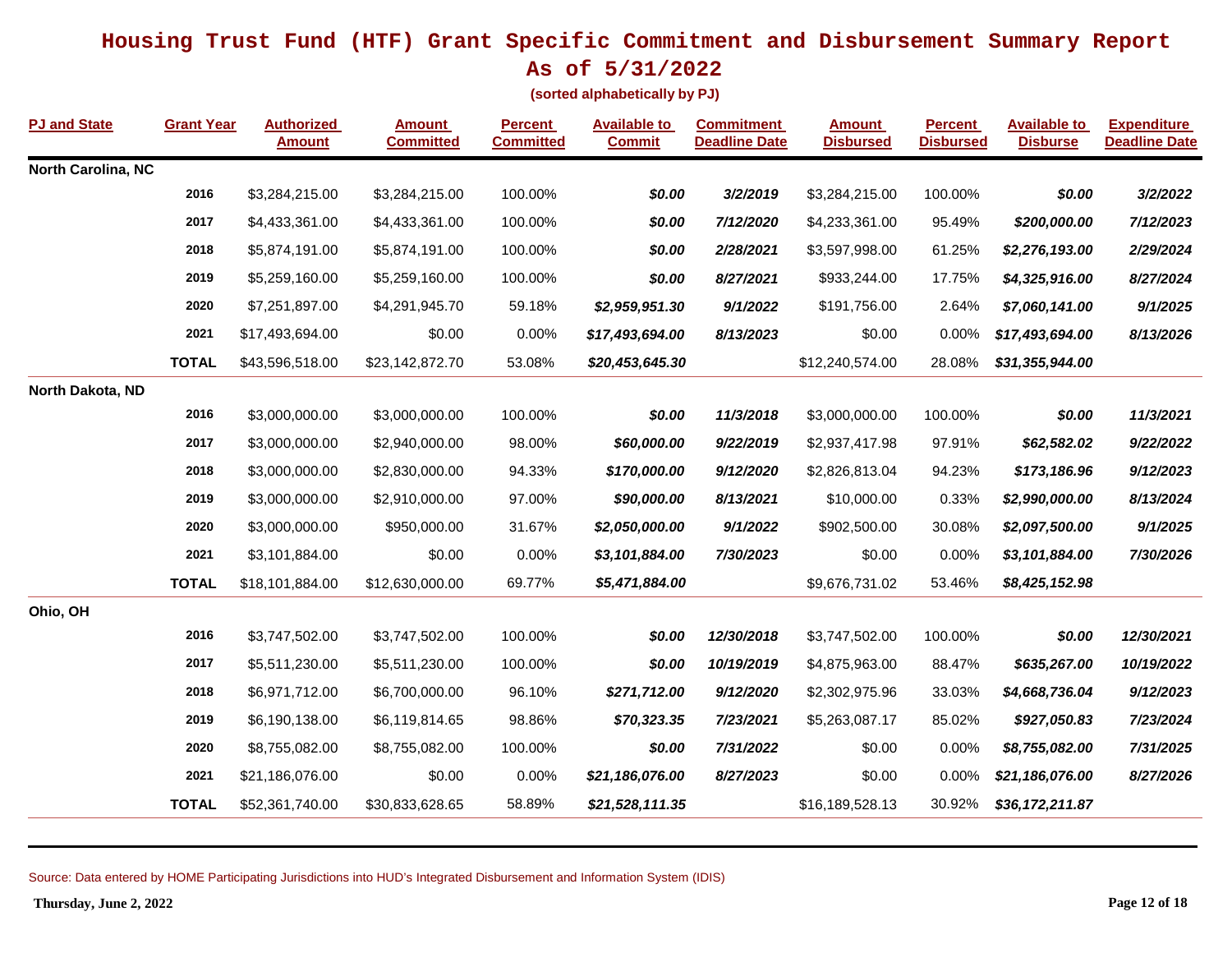**As of 5/31/2022**

**(sorted alphabetically by PJ)**

| <b>PJ and State</b> | <b>Grant Year</b> | <b>Authorized</b><br><b>Amount</b> | <b>Amount</b><br><b>Committed</b> | <b>Percent</b><br><b>Committed</b> | <b>Available to</b><br><b>Commit</b> | <b>Commitment</b><br><b>Deadline Date</b> | <b>Amount</b><br><b>Disbursed</b> | <b>Percent</b><br><b>Disbursed</b> | <b>Available to</b><br><b>Disburse</b> | <b>Expenditure</b><br><b>Deadline Date</b> |
|---------------------|-------------------|------------------------------------|-----------------------------------|------------------------------------|--------------------------------------|-------------------------------------------|-----------------------------------|------------------------------------|----------------------------------------|--------------------------------------------|
| Oklahoma, OK        |                   |                                    |                                   |                                    |                                      |                                           |                                   |                                    |                                        |                                            |
|                     | 2016              | \$3,000,000.00                     | \$3,000,000.00                    | 100.00%                            | \$0.00                               | 1/30/2019                                 | \$3,000,000.00                    | 100.00%                            | \$0.00                                 | 1/30/2022                                  |
|                     | 2017              | \$3,000,000.00                     | \$3,000,000.00                    | 100.00%                            | \$0.00                               | 9/12/2019                                 | \$3,000,000.00                    | 100.00%                            | \$0.00                                 | 9/12/2022                                  |
|                     | 2018              | \$3,000,000.00                     | \$3,000,000.00                    | 100.00%                            | \$0.00                               | 9/12/2020                                 | \$2,575,493.15                    | 85.85%                             | \$424,506.85                           | 9/12/2023                                  |
|                     | 2019              | \$3,000,000.00                     | \$3,000,000.00                    | 100.00%                            | \$0.00                               | 6/17/2021                                 | \$453,395.76                      | 15.11%                             | \$2,546,604.24                         | 6/17/2024                                  |
|                     | 2020              | \$3,000,000.00                     | \$1,178,114.81                    | 39.27%                             | \$1,821,885.19                       | 4/30/2022                                 | \$4,356.00                        | 0.15%                              | \$2,995,644.00                         | 4/30/2025                                  |
|                     | 2021              | \$5,251,581.00                     | \$0.00                            | 0.00%                              | \$5,251,581.00                       | 7/30/2023                                 | \$0.00                            | 0.00%                              | \$5,251,581.00                         | 7/30/2026                                  |
|                     | <b>TOTAL</b>      | \$20,251,581.00                    | \$13,178,114.81                   | 65.07%                             | \$7,073,466.19                       |                                           | \$9,033,244.91                    | 44.61%                             | \$11,218,336.09                        |                                            |
| Oregon, OR          |                   |                                    |                                   |                                    |                                      |                                           |                                   |                                    |                                        |                                            |
|                     | 2016              | \$3,000,000.00                     | \$3,000,000.00                    | 100.00%                            | \$0.00                               | 12/30/2018                                | \$3,000,000.00                    | 100.00%                            | \$0.00                                 | 12/30/2021                                 |
|                     | 2017              | \$3,143,231.00                     | \$3,143,231.00                    | 100.00%                            | \$0.00                               | 9/22/2019                                 | \$3,143,231.00                    | 100.00%                            | \$0.00                                 | 9/22/2022                                  |
|                     | 2018              | \$3,654,189.00                     | \$3,654,189.00                    | 100.00%                            | \$0.00                               | 9/12/2020                                 | \$3,463,249.91                    | 94.77%                             | \$190,939.09                           | 9/12/2023                                  |
|                     | 2019              | \$3,451,918.00                     | \$3,451,918.00                    | 100.00%                            | \$0.00                               | 9/4/2021                                  | \$3,032,226.20                    | 87.84%                             | \$419,691.80                           | 9/4/2024                                   |
|                     | 2020              | \$4,399,904.00                     | \$2,854,490.20                    | 64.88%                             | \$1,545,413.80                       | 6/23/2022                                 | \$2,225,752.74                    | 50.59%                             | \$2,174,151.26                         | 6/23/2025                                  |
|                     | 2021              | \$9,816,938.00                     | \$981,693.80                      | 10.00%                             | \$8,835,244.20                       | 9/10/2023                                 | \$0.00                            | 0.00%                              | \$9,816,938.00                         | 9/10/2026                                  |
|                     | <b>TOTAL</b>      | \$27,466,180.00                    | \$17,085,522.00                   | 62.21%                             | \$10,380,658.00                      |                                           | \$14,864,459.85                   | 54.12%                             | \$12,601,720.15                        |                                            |
| Pennsylvania, PA    |                   |                                    |                                   |                                    |                                      |                                           |                                   |                                    |                                        |                                            |
|                     | 2016              | \$2,913,070.80                     | \$2,913,070.80                    | 100.00%                            | \$0.00                               | 1/19/2019                                 | \$2,913,070.80                    | 100.00%                            | \$0.00                                 | 1/19/2022                                  |
|                     | 2017              | \$5,863,425.00                     | \$5,863,425.00                    | 100.00%                            | \$0.00                               | 10/19/2019                                | \$5,315,814.66                    | 90.66%                             | \$547,610.34                           | 10/19/2022                                 |
|                     | 2018              | \$7,759,948.00                     | \$7,759,948.00                    | 100.00%                            | \$0.00                               | 10/18/2020                                | \$6,093,206.88                    | 78.52%                             | \$1,666,741.12                         | 10/18/2023                                 |
|                     | 2019              | \$6,879,626.00                     | \$6,879,626.00                    | 100.00%                            | \$0.00                               | 7/31/2021                                 | \$4,101,929.40                    | 59.62%                             | \$2,777,696.60                         | 7/31/2024                                  |
|                     | 2020              | \$9,729,334.00                     | \$8,756,400.60                    | 90.00%                             | \$972,933.40                         | 7/23/2022                                 | \$5,778,901.01                    | 59.40%                             | \$3,950,432.99                         | 7/23/2025                                  |
|                     | 2021              | \$22,424,348.00                    | \$1,469,385.30                    | 6.55%                              | \$20,954,962.70                      | 11/5/2023                                 | \$385,507.00                      | 1.72%                              | \$22,038,841.00                        | 11/5/2026                                  |
|                     | <b>TOTAL</b>      | \$55,569,751.80                    | \$33,641,855.70                   | 60.54%                             | \$21,927,896.10                      |                                           | \$24,588,429.75                   | 44.25%                             | \$30,981,322.05                        |                                            |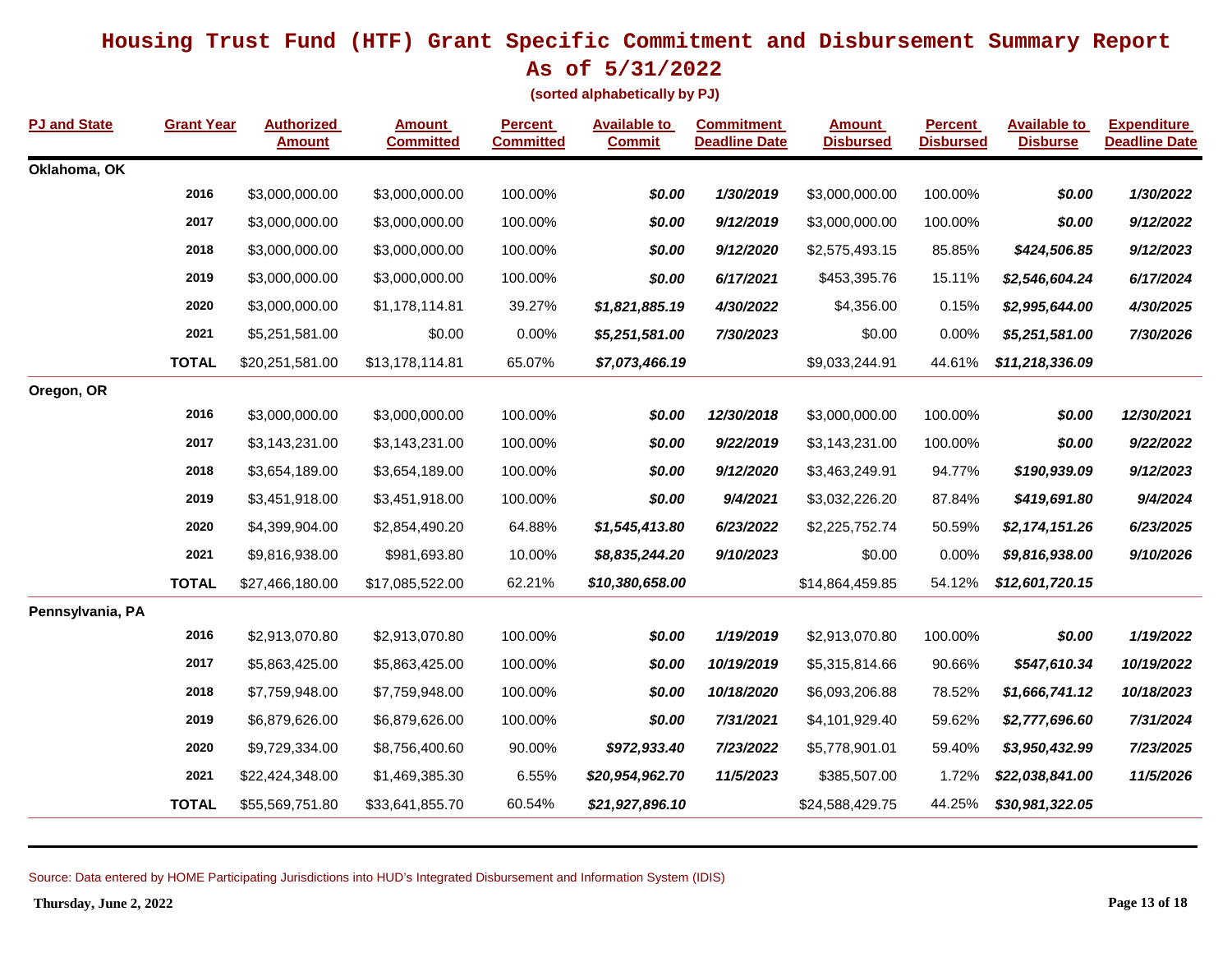**As of 5/31/2022**

**(sorted alphabetically by PJ)**

| <b>PJ and State</b> | <b>Grant Year</b> | <b>Authorized</b><br><b>Amount</b> | <b>Amount</b><br><b>Committed</b> | <b>Percent</b><br><b>Committed</b> | <b>Available to</b><br><b>Commit</b> | <b>Commitment</b><br><b>Deadline Date</b> | <b>Amount</b><br><b>Disbursed</b> | <b>Percent</b><br><b>Disbursed</b> | <b>Available to</b><br><b>Disburse</b> | <b>Expenditure</b><br><b>Deadline Date</b> |
|---------------------|-------------------|------------------------------------|-----------------------------------|------------------------------------|--------------------------------------|-------------------------------------------|-----------------------------------|------------------------------------|----------------------------------------|--------------------------------------------|
| Puerto Rico, PR     |                   |                                    |                                   |                                    |                                      |                                           |                                   |                                    |                                        |                                            |
|                     | 2016              | \$327,519.00                       | \$294,767.10                      | 90.00%                             | \$32,751.90                          | 8/16/2019                                 | \$294,767.10                      | 90.00%                             | \$32,751.90                            | 8/16/2022                                  |
|                     | 2017              | \$883,160.00                       | \$794,844.00                      | 90.00%                             | \$88,316.00                          | 10/19/2019                                | \$762,534.00                      | 86.34%                             | \$120,626.00                           | 10/19/2022                                 |
|                     | 2018              | \$1,253,357.00                     | \$1,128,021.30                    | 90.00%                             | \$125,335.70                         | 9/12/2020                                 | \$736,775.31                      | 58.78%                             | \$516,581.69                           | 9/12/2023                                  |
|                     | 2019              | \$1,034,301.00                     | \$930,870.90                      | 90.00%                             | \$103,430.10                         | 9/17/2021                                 | \$0.00                            | 0.00%                              | \$1,034,301.00                         | 9/17/2024                                  |
|                     | 2020              | \$1,513,904.00                     | \$1,049,791.57                    | 69.34%                             | \$464,112.43                         | 10/16/2022                                | \$0.00                            | 0.00%                              | \$1,513,904.00                         | 10/16/2025                                 |
|                     | 2021              | \$3,202,552.00                     | \$0.00                            | 0.00%                              | \$3,202,552.00                       | 8/18/2023                                 | \$0.00                            | 0.00%                              | \$3,202,552.00                         | 8/18/2026                                  |
|                     | <b>TOTAL</b>      | \$8,214,793.00                     | \$4,198,294.87                    | 51.11%                             | \$4,016,498.13                       |                                           | \$1,794,076.41                    | 21.84%                             | \$6,420,716.59                         |                                            |
| Rhode Island, RI    |                   |                                    |                                   |                                    |                                      |                                           |                                   |                                    |                                        |                                            |
|                     | 2016              | \$3,000,000.00                     | \$3,000,000.00                    | 100.00%                            | \$0.00                               | 5/8/2019                                  | \$3,000,000.00                    | 100.00%                            | \$0.00                                 | 5/8/2022                                   |
|                     | 2017              | \$3,000,000.00                     | \$2,700,000.00                    | 90.00%                             | \$300,000.00                         | 1/25/2020                                 | \$2,655,564.00                    | 88.52%                             | \$344,436.00                           | 1/25/2023                                  |
|                     | 2018              | \$3,000,000.00                     | \$2,700,000.00                    | 90.00%                             | \$300,000.00                         | 9/12/2020                                 | \$2,274,986.31                    | 75.83%                             | \$725,013.69                           | 9/12/2023                                  |
|                     | 2019              | \$3,000,000.00                     | \$2,700,000.00                    | 90.00%                             | \$300,000.00                         | 10/23/2021                                | \$1,000,000.00                    | 33.33%                             | \$2,000,000.00                         | 10/23/2024                                 |
|                     | 2020              | \$3,000,000.00                     | \$1,730,994.38                    | 57.70%                             | \$1,269,005.62                       | 7/30/2022                                 | \$77,168.38                       | 2.57%                              | \$2,922,831.62                         | 7/30/2025                                  |
|                     | 2021              | \$3,101,884.00                     | \$0.00                            | 0.00%                              | \$3,101,884.00                       | 11/17/2023                                | \$0.00                            | 0.00%                              | \$3,101,884.00                         | 11/17/2026                                 |
|                     | <b>TOTAL</b>      | \$18,101,884.00                    | \$12,830,994.38                   | 70.88%                             | \$5,270,889.62                       |                                           | \$9,007,718.69                    | 49.76%                             | \$9,094,165.31                         |                                            |
| South Carolina, SC  |                   |                                    |                                   |                                    |                                      |                                           |                                   |                                    |                                        |                                            |
|                     | 2016              | \$3,000,000.00                     | \$3,000,000.00                    | 100.00%                            | \$0.00                               | 12/30/2018                                | \$3,000,000.00                    | 100.00%                            | \$0.00                                 | 12/30/2021                                 |
|                     | 2017              | \$3,000,000.00                     | \$3,000,000.00                    | 100.00%                            | \$0.00                               | 9/12/2019                                 | \$1,231,600.96                    | 41.05%                             | \$1,768,399.04                         | 9/12/2022                                  |
|                     | 2018              | \$3,007,655.00                     | \$3,007,655.00                    | 100.00%                            | \$0.00                               | 9/12/2020                                 | \$300,765.50                      | 10.00%                             | \$2,706,889.50                         | 9/12/2023                                  |
|                     | 2019              | \$3,000,000.00                     | \$2,863,200.26                    | 95.44%                             | \$136,799.74                         | 7/2/2021                                  | \$163,200.26                      | 5.44%                              | \$2,836,799.74                         | 7/2/2024                                   |
|                     | 2020              | \$3,438,676.00                     | \$3,094,807.50                    | 90.00%                             | \$343,868.50                         | 5/11/2022                                 | \$0.00                            | 0.00%                              | \$3,438,676.00                         | 5/11/2025                                  |
|                     | 2021              | \$7,756,516.00                     | \$1,036,460.00                    | 13.36%                             | \$6,720,056.00                       | 7/28/2023                                 | \$15,515.21                       | 0.20%                              | \$7,741,000.79                         | 7/28/2026                                  |
|                     | <b>TOTAL</b>      | \$23,202,847.00                    | \$16,002,122.76                   | 68.97%                             | \$7,200,724.24                       |                                           | \$4,711,081.93                    | 20.30%                             | \$18,491,765.07                        |                                            |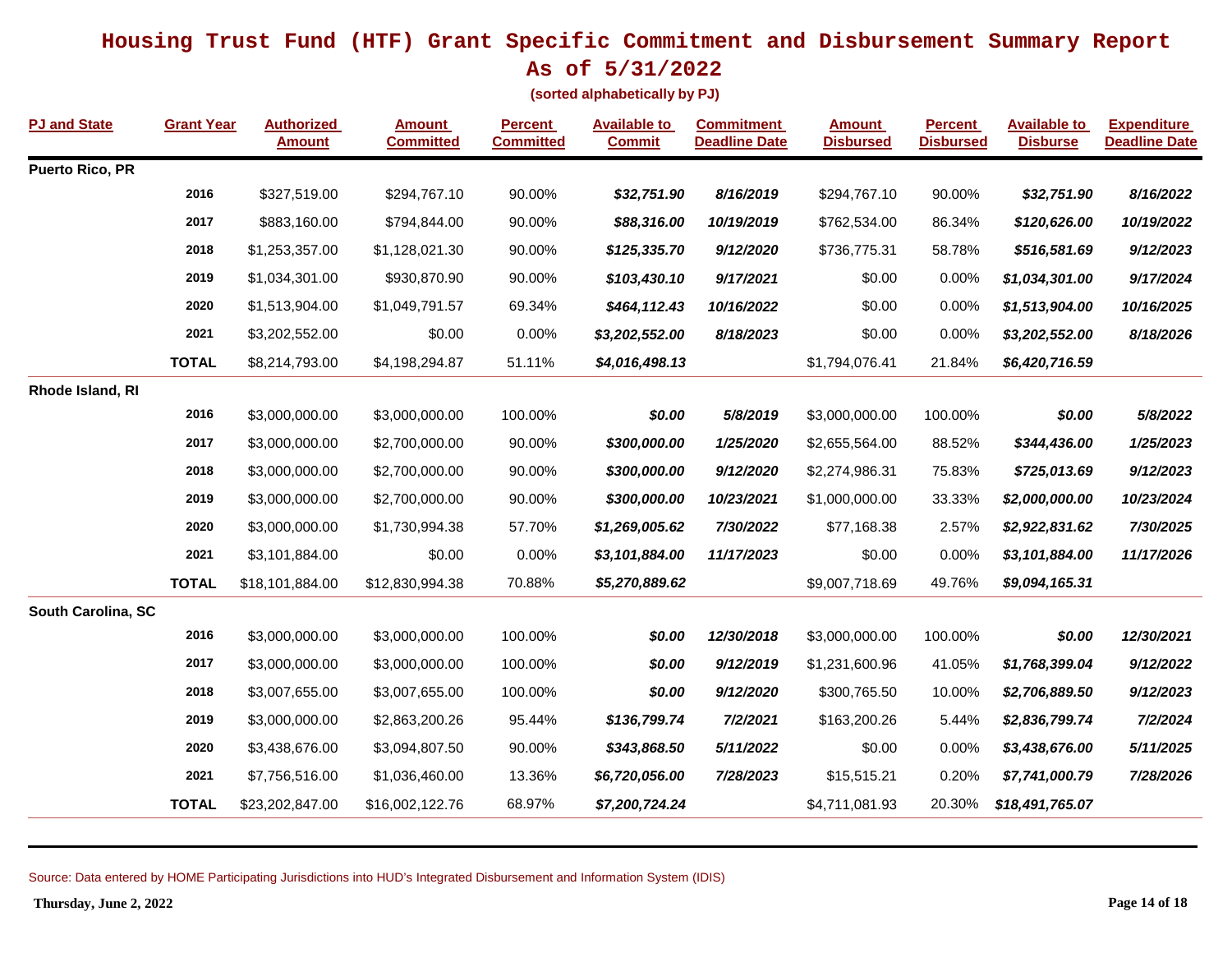**As of 5/31/2022**

**(sorted alphabetically by PJ)**

| <b>PJ and State</b> | <b>Grant Year</b> | <b>Authorized</b><br><b>Amount</b> | <b>Amount</b><br><b>Committed</b> | <b>Percent</b><br><b>Committed</b> | <b>Available to</b><br><b>Commit</b> | <b>Commitment</b><br><b>Deadline Date</b> | <b>Amount</b><br><b>Disbursed</b> | <b>Percent</b><br><b>Disbursed</b> | <b>Available to</b><br><b>Disburse</b> | <b>Expenditure</b><br><b>Deadline Date</b> |
|---------------------|-------------------|------------------------------------|-----------------------------------|------------------------------------|--------------------------------------|-------------------------------------------|-----------------------------------|------------------------------------|----------------------------------------|--------------------------------------------|
| South Dakota, SD    |                   |                                    |                                   |                                    |                                      |                                           |                                   |                                    |                                        |                                            |
|                     | 2016              | \$3,000,000.00                     | \$3,000,000.00                    | 100.00%                            | \$0.00                               | 11/3/2018                                 | \$3,000,000.00                    | 100.00%                            | \$0.00                                 | 11/3/2021                                  |
|                     | 2017              | \$3,000,000.00                     | \$3,000,000.00                    | 100.00%                            | \$0.00                               | 8/28/2019                                 | \$2,395,186.57                    | 79.84%                             | \$604,813.43                           | 8/28/2022                                  |
|                     | 2018              | \$3,000,000.00                     | \$3,000,000.00                    | 100.00%                            | \$0.00                               | 9/12/2020                                 | \$1,341,894.00                    | 44.73%                             | \$1,658,106.00                         | 9/12/2023                                  |
|                     | 2019              | \$3,000,000.00                     | \$3,000,000.00                    | 100.00%                            | \$0.00                               | 7/2/2021                                  | \$1,071,780.00                    | 35.73%                             | \$1,928,220.00                         | 7/2/2024                                   |
|                     | 2020              | \$3,000,000.00                     | \$870,307.53                      | 29.01%                             | \$2,129,692.47                       | 8/31/2022                                 | \$0.00                            | 0.00%                              | \$3,000,000.00                         | 8/31/2025                                  |
|                     | 2021              | \$3,101,884.00                     | \$0.00                            | 0.00%                              | \$3,101,884.00                       | 9/24/2023                                 | \$0.00                            | 0.00%                              | \$3,101,884.00                         | 9/24/2026                                  |
|                     | <b>TOTAL</b>      | \$18,101,884.00                    | \$12,870,307.53                   | 71.10%                             | \$5,231,576.47                       |                                           | \$7,808,860.57                    | 43.14%                             | \$10,293,023.43                        |                                            |
| Tennessee, TN       |                   |                                    |                                   |                                    |                                      |                                           |                                   |                                    |                                        |                                            |
|                     | 2016              | \$3,000,000.00                     | \$3,000,000.00                    | 100.00%                            | \$0.00                               | 1/19/2019                                 | \$3,000,000.00                    | 100.00%                            | \$0.00                                 | 1/19/2022                                  |
|                     | 2017              | \$3,160,279.00                     | \$3,160,279.00                    | 100.00%                            | \$0.00                               | 9/22/2019                                 | \$3,159,843.57                    | 99.99%                             | \$435.43                               | 9/22/2022                                  |
|                     | 2018              | \$3,688,511.00                     | \$3,688,511.00                    | 100.00%                            | \$0.00                               | 9/30/2020                                 | \$2,737,539.13                    | 74.22%                             | \$950,971.87                           | 9/30/2023                                  |
|                     | 2019              | \$3,377,390.00                     | \$3,377,390.00                    | 100.00%                            | \$0.00                               | 7/31/2021                                 | \$1,091,727.10                    | 32.32%                             | \$2,285,662.90                         | 7/31/2024                                  |
|                     | 2020              | \$4,334,563.00                     | \$4,334,563.00                    | 100.00%                            | \$0.00                               | 6/22/2022                                 | \$39,977.76                       | 0.92%                              | \$4,294,585.24                         | 6/22/2025                                  |
|                     | 2021              | \$9,736,855.00                     | \$3,996,461.67                    | 41.04%                             | \$5,740,393.33                       | 9/15/2023                                 | \$0.00                            | 0.00%                              | \$9,736,855.00                         | 9/15/2026                                  |
|                     | <b>TOTAL</b>      | \$27,297,598.00                    | \$21,557,204.67                   | 78.97%                             | \$5,740,393.33                       |                                           | \$10,029,087.56                   | 36.74%                             | \$17,268,510.44                        |                                            |
| Texas, TX           |                   |                                    |                                   |                                    |                                      |                                           |                                   |                                    |                                        |                                            |
|                     | 2016              | \$4,789,476.00                     | \$4,789,476.00                    | 100.00%                            | \$0.00                               | 8/1/2019                                  | \$4,789,476.00                    | 100.00%                            | \$0.00                                 | 8/1/2022                                   |
|                     | 2017              | \$8,858,738.00                     | \$8,858,738.00                    | 100.00%                            | \$0.00                               | 2/5/2020                                  | \$6,607,527.99                    | 74.59%                             | \$2,251,210.01                         | 2/5/2023                                   |
|                     | 2018              | \$12,279,085.00                    | \$12,279,085.00                   | 100.00%                            | \$0.00                               | 10/3/2020                                 | \$8,038,165.70                    | 65.46%                             | \$4,240,919.30                         | 10/3/2023                                  |
|                     | 2019              | \$10,956,435.00                    | \$10,956,435.00                   | 100.00%                            | \$0.00                               | 7/12/2021                                 | \$232,115.66                      | 2.12%                              | \$10,724,319.34                        | 7/12/2024                                  |
|                     | 2020              | \$16,617,908.00                    | \$6,884,690.80                    | 41.43%                             | \$9,733,217.20                       | 8/12/2022                                 | \$0.00                            | 0.00%                              | \$16,617,908.00                        | 8/12/2025                                  |
|                     | 2021              | \$41,750,738.00                    | \$4,175,073.80                    | 10.00%                             | \$37,575,664.20                      | 7/30/2023                                 | \$0.00                            | 0.00%                              | \$41,750,738.00                        | 7/30/2026                                  |
|                     | <b>TOTAL</b>      | \$95,252,380.00                    | \$47,943,498.60                   | 50.33%                             | \$47,308,881.40                      |                                           | \$19,667,285.35                   | 20.65%                             | \$75,585,094.65                        |                                            |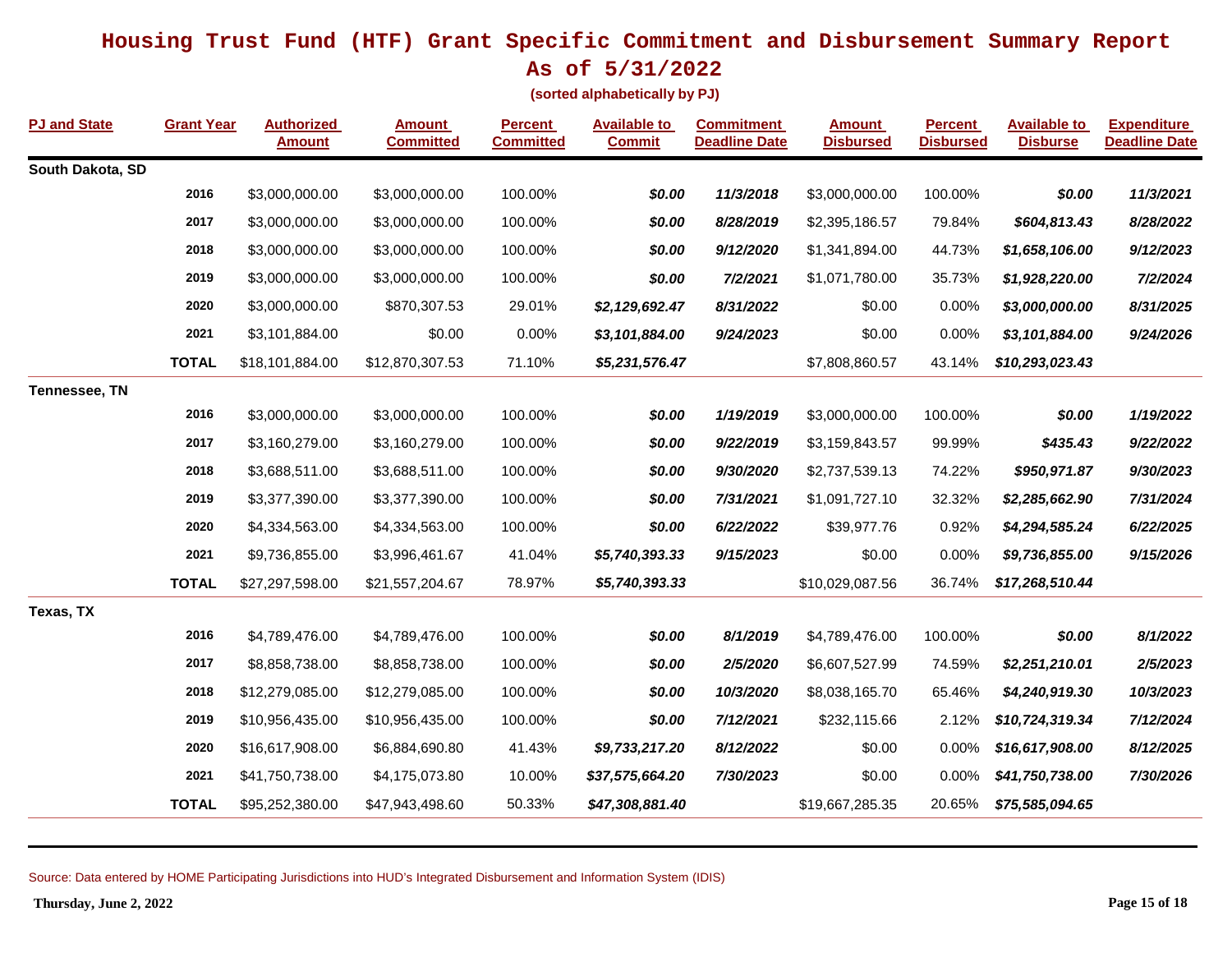**As of 5/31/2022**

**(sorted alphabetically by PJ)**

| <b>PJ and State</b> | <b>Grant Year</b> | <b>Authorized</b><br><b>Amount</b> | <b>Amount</b><br><b>Committed</b> | <b>Percent</b><br><b>Committed</b> | <b>Available to</b><br><b>Commit</b> | <b>Commitment</b><br><b>Deadline Date</b> | <b>Amount</b><br><b>Disbursed</b> | <b>Percent</b><br><b>Disbursed</b> | <b>Available to</b><br><b>Disburse</b> | <b>Expenditure</b><br><b>Deadline Date</b> |
|---------------------|-------------------|------------------------------------|-----------------------------------|------------------------------------|--------------------------------------|-------------------------------------------|-----------------------------------|------------------------------------|----------------------------------------|--------------------------------------------|
| Utah, UT            |                   |                                    |                                   |                                    |                                      |                                           |                                   |                                    |                                        |                                            |
|                     | 2016              | \$3,000,000.00                     | \$3,000,000.00                    | 100.00%                            | \$0.00                               | 3/13/2019                                 | \$3,000,000.00                    | 100.00%                            | \$0.00                                 | 3/13/2022                                  |
|                     | 2017              | \$3,000,000.00                     | \$3,000,000.00                    | 100.00%                            | \$0.00                               | 8/28/2019                                 | \$2,831,657.00                    | 94.39%                             | \$168,343.00                           | 8/28/2022                                  |
|                     | 2018              | \$3,000,000.00                     | \$3,000,000.00                    | 100.00%                            | \$0.00                               | 9/12/2020                                 | \$2,591,970.65                    | 86.40%                             | \$408,029.35                           | 9/12/2023                                  |
|                     | 2019              | \$3,000,000.00                     | \$3,000,000.00                    | 100.00%                            | \$0.00                               | 7/12/2021                                 | \$2,446,889.15                    | 81.56%                             | \$553,110.85                           | 7/12/2024                                  |
|                     | 2020              | \$3,000,000.00                     | \$2,098,681.00                    | 69.96%                             | \$901,319.00                         | 8/5/2022                                  | \$1,410,913.00                    | 47.03%                             | \$1,589,087.00                         | 8/5/2025                                   |
|                     | 2021              | \$3,268,898.00                     | \$326,889.80                      | 10.00%                             | \$2,942,008.20                       | 9/24/2023                                 | \$0.00                            | 0.00%                              | \$3,268,898.00                         | 9/24/2026                                  |
|                     | <b>TOTAL</b>      | \$18,268,898.00                    | \$14,425,570.80                   | 78.96%                             | \$3,843,327.20                       |                                           | \$12,281,429.80                   | 67.23%                             | \$5,987,468.20                         |                                            |
| Vermont, VT         |                   |                                    |                                   |                                    |                                      |                                           |                                   |                                    |                                        |                                            |
|                     | 2016              | \$3,000,000.00                     | \$3,000,000.00                    | 100.00%                            | \$0.00                               | 9/16/2018                                 | \$3,000,000.00                    | 100.00%                            | \$0.00                                 | 9/16/2021                                  |
|                     | 2017              | \$3,000,000.00                     | \$3,000,000.00                    | 100.00%                            | \$0.00                               | 9/22/2019                                 | \$3,000,000.00                    | 100.00%                            | \$0.00                                 | 9/22/2022                                  |
|                     | 2018              | \$3,000,000.00                     | \$3,000,000.00                    | 100.00%                            | \$0.00                               | 9/12/2020                                 | \$3,000,000.00                    | 100.00%                            | \$0.00                                 | 9/12/2023                                  |
|                     | 2019              | \$3,000,000.00                     | \$3,000,000.00                    | 100.00%                            | \$0.00                               | 7/31/2021                                 | \$2,952,329.97                    | 98.41%                             | \$47,670.03                            | 7/31/2024                                  |
|                     | 2020              | \$3,000,000.00                     | \$2,700,000.00                    | 90.00%                             | \$300,000.00                         | 7/27/2022                                 | \$887,421.94                      | 29.58%                             | \$2,112,578.06                         | 7/27/2025                                  |
|                     | 2021              | \$3,101,884.00                     | \$735,868.60                      | 23.72%                             | \$2,366,015.40                       | 8/25/2023                                 | \$0.00                            | 0.00%                              | \$3,101,884.00                         | 8/25/2026                                  |
|                     | <b>TOTAL</b>      | \$18,101,884.00                    | \$15,435,868.60                   | 85.27%                             | \$2,666,015.40                       |                                           | \$12,839,751.91                   | 70.93%                             | \$5,262,132.09                         |                                            |
| Virgin Islands, VI  |                   |                                    |                                   |                                    |                                      |                                           |                                   |                                    |                                        |                                            |
|                     | 2016              | \$2,401.60                         | \$0.00                            | 0.00%                              | \$2,401.60                           | 8/1/2019                                  | \$0.00                            | 0.00%                              | \$2,401.60                             | 8/1/2022                                   |
|                     | 2017              | \$6,775.50                         | \$0.00                            | 0.00%                              | \$6,775.50                           | 10/19/2019                                | \$0.00                            | 0.00%                              | \$6,775.50                             | 10/19/2022                                 |
|                     | 2018              | \$10,459.10                        | \$0.00                            | 0.00%                              | \$10,459.10                          | 10/18/2020                                | \$0.00                            | 0.00%                              | \$10,459.10                            | 10/18/2023                                 |
|                     | 2019              | \$9,013.80                         | \$0.00                            | 0.00%                              | \$9,013.80                           | 11/1/2021                                 | \$0.00                            | 0.00%                              | \$9,013.80                             | 11/1/2024                                  |
|                     | <b>TOTAL</b>      | \$28,650.00                        | \$0.00                            | 0.00%                              | \$28,650.00                          |                                           | \$0.00                            | 0.00%                              | \$28,650.00                            |                                            |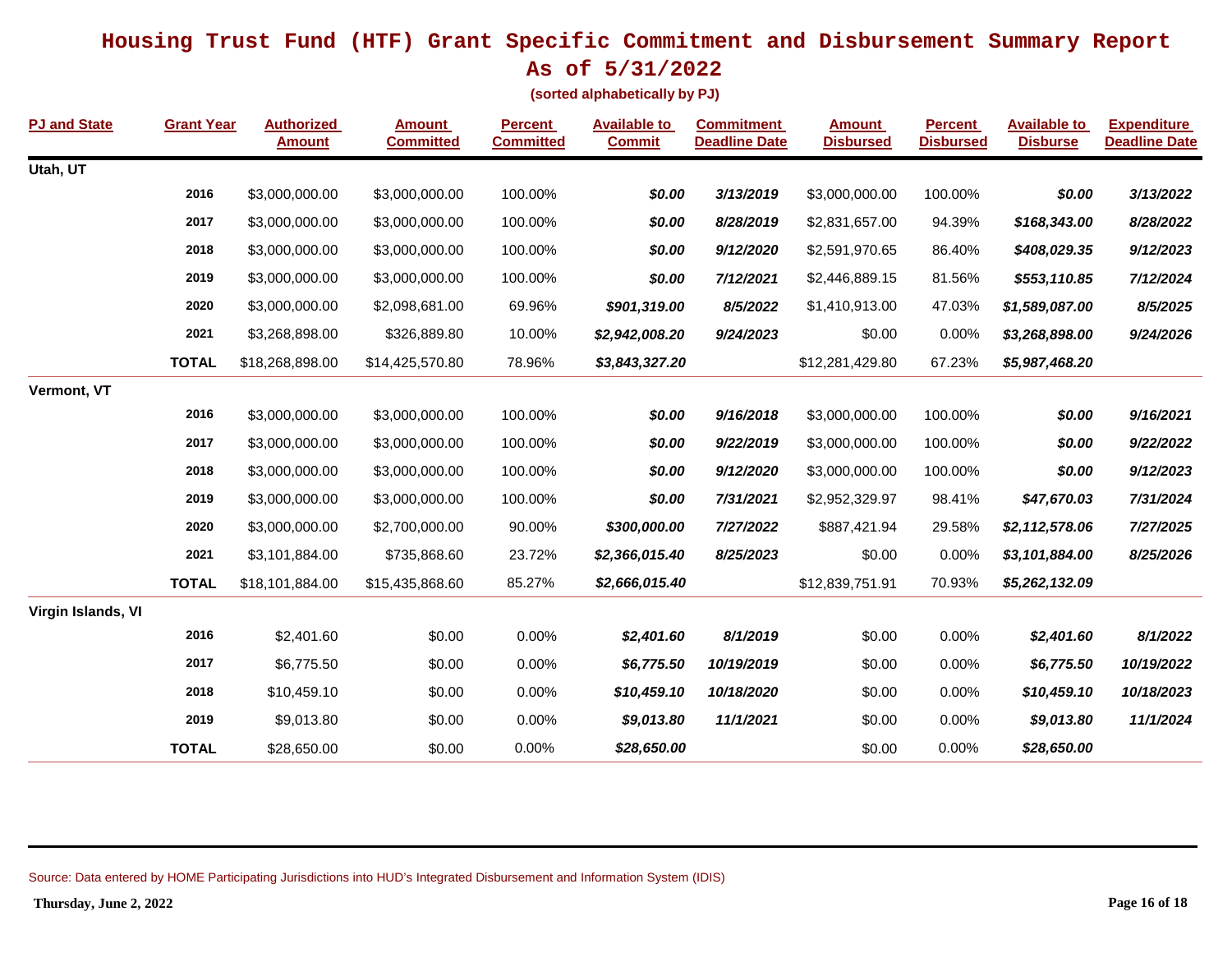**As of 5/31/2022**

**(sorted alphabetically by PJ)**

| <b>PJ and State</b>   | <b>Grant Year</b> | <b>Authorized</b><br><b>Amount</b> | <b>Amount</b><br><b>Committed</b> | <b>Percent</b><br><b>Committed</b> | <b>Available to</b><br><b>Commit</b> | <b>Commitment</b><br><b>Deadline Date</b> | <b>Amount</b><br><b>Disbursed</b> | <b>Percent</b><br><b>Disbursed</b> | <b>Available to</b><br><b>Disburse</b> | <b>Expenditure</b><br><b>Deadline Date</b> |
|-----------------------|-------------------|------------------------------------|-----------------------------------|------------------------------------|--------------------------------------|-------------------------------------------|-----------------------------------|------------------------------------|----------------------------------------|--------------------------------------------|
| Virginia, VA          |                   |                                    |                                   |                                    |                                      |                                           |                                   |                                    |                                        |                                            |
|                       | 2016              | \$3,142,439.00                     | \$3,142,439.00                    | 100.00%                            | \$0.00                               | 12/30/2018                                | \$3,142,439.00                    | 100.00%                            | \$0.00                                 | 12/30/2021                                 |
|                       | 2017              | \$3,821,341.00                     | \$3,821,341.00                    | 100.00%                            | \$0.00                               | 9/12/2019                                 | \$3,366,667.78                    | 88.10%                             | \$454,673.22                           | 9/12/2022                                  |
|                       | 2018              | \$4,672,562.00                     | \$4,672,562.00                    | 100.00%                            | \$0.00                               | 9/12/2020                                 | \$2,805,305.80                    | 60.04%                             | \$1,867,256.20                         | 9/12/2023                                  |
|                       | 2019              | \$4,432,124.00                     | \$4,432,124.00                    | 100.00%                            | \$0.00                               | 7/12/2021                                 | \$28,139.20                       | 0.63%                              | \$4,403,984.80                         | 7/12/2024                                  |
|                       | 2020              | \$6,168,999.00                     | \$3,799,371.67                    | 61.59%                             | \$2,369,627.33                       | 6/9/2022                                  | \$0.00                            | 0.00%                              | \$6,168,999.00                         | 6/9/2025                                   |
|                       | 2021              | \$14,340,031.00                    | \$0.00                            | 0.00%                              | \$14,340,031.00                      | 8/11/2023                                 | \$0.00                            | 0.00%                              | \$14,340,031.00                        | 8/11/2026                                  |
|                       | <b>TOTAL</b>      | \$36,577,496.00                    | \$19,867,837.67                   | 54.32%                             | \$16,709,658.33                      |                                           | \$9,342,551.78                    | 25.54%                             | \$27,234,944.22                        |                                            |
| <b>Washington, DC</b> |                   |                                    |                                   |                                    |                                      |                                           |                                   |                                    |                                        |                                            |
|                       | 2016              | \$3,000,000.00                     | \$3,000,000.00                    | 100.00%                            | \$0.00                               | 1/9/2020                                  | \$3,000,000.00                    | 100.00%                            | \$0.00                                 | 1/9/2023                                   |
|                       | 2017              | \$3,000,000.00                     | \$3,000,000.00                    | 100.00%                            | \$0.00                               | 3/1/2020                                  | \$2,493,279.18                    | 83.11%                             | \$506,720.82                           | 3/1/2023                                   |
|                       | 2018              | \$3,000,000.00                     | \$3,000,000.00                    | 100.00%                            | \$0.00                               | 11/2/2020                                 | \$0.00                            | 0.00%                              | \$3,000,000.00                         | 11/2/2023                                  |
|                       | 2019              | \$3,000,000.00                     | \$3,000,000.00                    | 100.00%                            | \$0.00                               | 10/23/2021                                | \$300,000.00                      | 10.00%                             | \$2,700,000.00                         | 10/23/2024                                 |
|                       | 2020              | \$3,000,000.00                     | \$3,000,000.00                    | 100.00%                            | \$0.00                               | 11/16/2022                                | \$300,000.00                      | 10.00%                             | \$2,700,000.00                         | 11/16/2025                                 |
|                       | 2021              | \$3,101,884.00                     | \$310,188.56                      | 10.00%                             | \$2,791,695.44                       | 11/17/2023                                | \$236,884.64                      | 7.64%                              | \$2,864,999.36                         | 11/17/2026                                 |
|                       | <b>TOTAL</b>      | \$18,101,884.00                    | \$15,310,188.56                   | 84.58%                             | \$2,791,695.44                       |                                           | \$6,330,163.82                    | 34.97%                             | \$11,771,720.18                        |                                            |
| <b>Washington, WA</b> |                   |                                    |                                   |                                    |                                      |                                           |                                   |                                    |                                        |                                            |
|                       | 2016              | \$3,246,662.00                     | \$3,246,662.00                    | 100.00%                            | \$0.00                               | 12/22/2018                                | \$3,246,662.00                    | 100.00%                            | \$0.00                                 | 12/22/2021                                 |
|                       | 2017              | \$4,129,304.00                     | \$4,129,304.00                    | 100.00%                            | \$0.00                               | 10/19/2019                                | \$3,829,304.00                    | 92.73%                             | \$300,000.00                           | 10/19/2022                                 |
|                       | 2018              | \$5,197,313.00                     | \$5,197,313.00                    | 100.00%                            | \$0.00                               | 9/12/2020                                 | \$5,197,313.00                    | 100.00%                            | \$0.00                                 | 9/12/2023                                  |
|                       | 2019              | \$4,740,488.00                     | \$4,740,488.00                    | 100.00%                            | \$0.00                               | 7/12/2021                                 | \$2,594,566.15                    | 54.73%                             | \$2,145,921.85                         | 7/12/2024                                  |
|                       | 2020              | \$6,491,663.00                     | \$4,975,013.00                    | 76.64%                             | \$1,516,650.00                       | 7/17/2022                                 | \$1,918,540.43                    | 29.55%                             | \$4,573,122.57                         | 7/17/2025                                  |
|                       | 2021              | \$15,685,029.00                    | \$0.00                            | 0.00%                              | \$15,685,029.00                      | 8/11/2023                                 | \$0.00                            | 0.00%                              | \$15,685,029.00                        | 8/11/2026                                  |
|                       | <b>TOTAL</b>      | \$39,490,459.00                    | \$22,288,780.00                   | 56.44%                             | \$17,201,679.00                      |                                           | \$16,786,385.58                   | 42.51%                             | \$22,704,073.42                        |                                            |